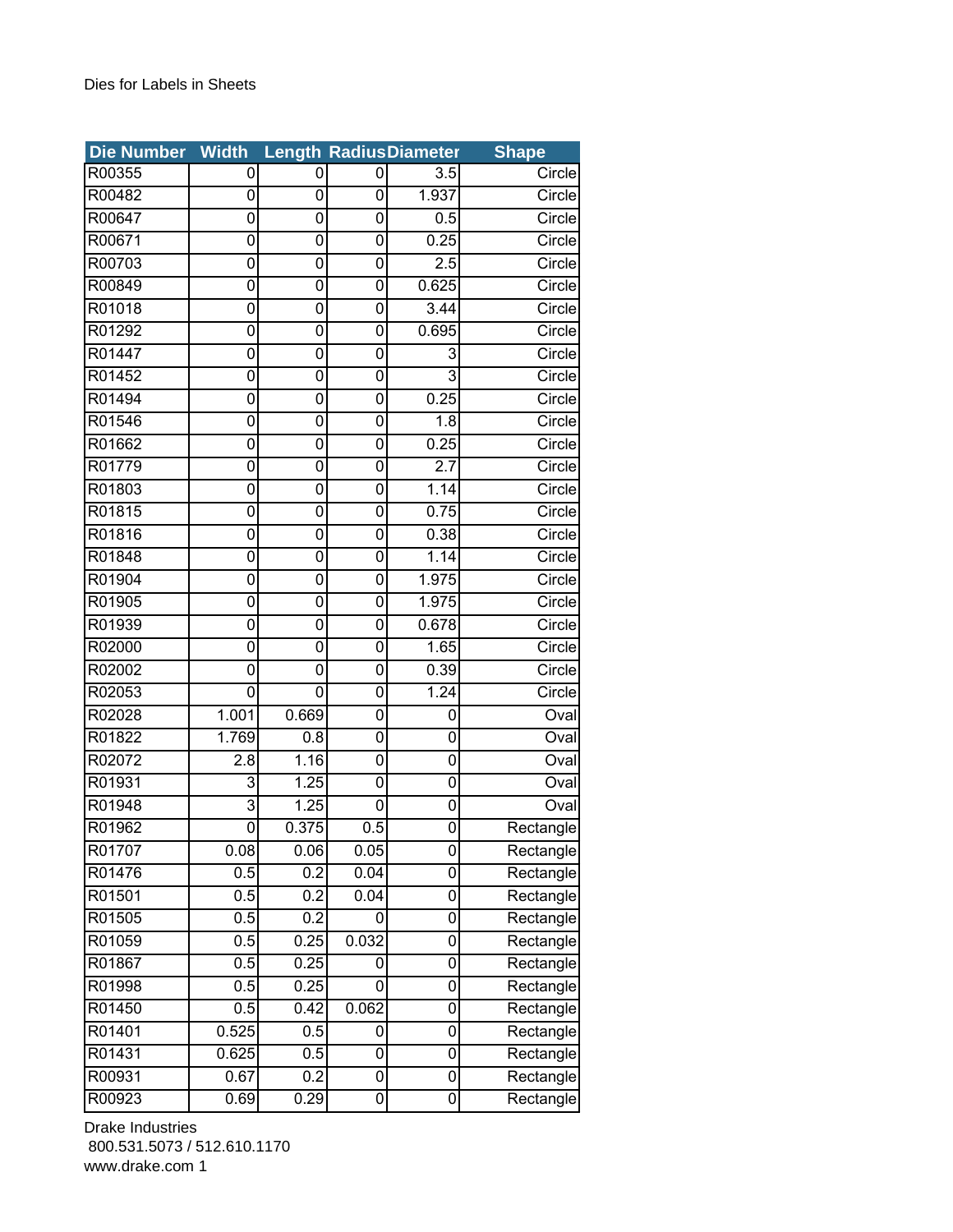| R00819 | 0.7   | 0.32  | 0                | 0           | Rectangle                        |
|--------|-------|-------|------------------|-------------|----------------------------------|
| R00828 | 0.7   | 0.32  | 0                | 0           | Rectangle                        |
| R01161 | 0.7   | 0.5   | 0.032            | 0           | Rectangle                        |
| R00918 | 0.74  | 0.63  | 0                | 0           | Rectangle                        |
| R01400 | 0.75  | 0.25  | 0                | 0           | Rectangle                        |
| R01551 | 0.75  | 0.26  | 0                | 0           | Rectangle                        |
| R01557 | 0.75  | 0.26  | 0.125            | $\mathbf 0$ | Rectangle                        |
| R00640 | 0.75  | 0.5   | 0                | 0           | Rectangle                        |
| R00764 | 0.75  | 0.55  | 0.016            | 0           | Rectangle                        |
| R00930 | 0.75  | 0.69  | 0.125            | 0           | Rectangle                        |
| R01678 | 0.77  | 0.63  | 0                | 0           | Rectangle                        |
| R01440 | 0.78  | 0.51  | 0                | 0           | Rectangle                        |
| R00701 | 0.787 | 0.393 | 0                | 0           | Rectangle                        |
| R01069 | 0.79  | 0.25  | 0.062            | $\mathbf 0$ | Rectangle                        |
| R01073 | 0.795 | 0.395 | 0                | 0           | Rectangle                        |
| R01392 | 0.8   | 0.6   | 0                | 0           | Rectangle                        |
| R00886 | 0.85  | 0.35  | 0.03             | 0           | Rectangle                        |
| R01223 | 0.85  | 0.5   | 0.05             | 0           | Rectangle                        |
| R00836 | 0.85  | 0.55  | 0.03             | 0           | Rectangle                        |
| R00863 | 0.85  | 0.55  | 0                | 0           | Rectangle                        |
| R02062 | 0.885 | 0.23  | 0.03             | 0           | Rectangle                        |
| R01530 | 0.89  | 0.29  | 0.15             | 0           | Rectangle                        |
| R01302 | 0.89  | 0.75  | 0.15             | 0           | Rectangle                        |
| R01646 | 0.924 | 0.548 | 0.022            | 0           | Rectangle                        |
| R01607 | 0.924 | 0.574 | 0.022            | 0           | Rectangle                        |
| R00820 | 0.925 | 0.45  | 0                | 0           | Rectangle                        |
| R00830 | 0.93  | 0.45  | 0                | 0           | $\overline{\mathsf{R}}$ ectangle |
| R01944 | 0.96  | 0.65  | 0.03             | 0           | Rectangle                        |
| R01945 | 0.96  | 0.65  | 0.03             | 0           | Rectangle                        |
| R01303 | 0.98  | 0.75  | 0.15             | 0           | Rectangle                        |
| R01754 | 1     | 0.038 | 0.025            | 0           | Rectangle                        |
| R01178 | 1     | 0.25  | 0.06             | 0           | Rectangle                        |
| R01812 | 1     | 0.32  | 0.025            | 0           | Rectangle                        |
| R01325 | 1     | 0.375 | 0                | 0           | Rectangle                        |
| R00844 | 1     | 0.5   | 0                | 0           | Rectangle                        |
| R01052 | 1     | 0.63  | 0                | 0           | Rectangle                        |
| R01404 | 1     | 0.688 | 0.34             | 0           | Rectangle                        |
| R01457 | 1     | 0.75  | 0                | $\mathbf 0$ | Rectangle                        |
| R01473 | 1.04  | 0.75  | 0.15             | $\mathbf 0$ | Rectangle                        |
| R01442 | 1.07  | 0.47  | 0                | 0           | Rectangle                        |
| R01022 | 1.09  | 0.3   | 0                | 0           | Rectangle                        |
| R01035 | 1.09  | 0.35  | 0                | 0           | Rectangle                        |
| R01341 | 1.09  | 0.94  | $\boldsymbol{0}$ | 0           | Rectangle                        |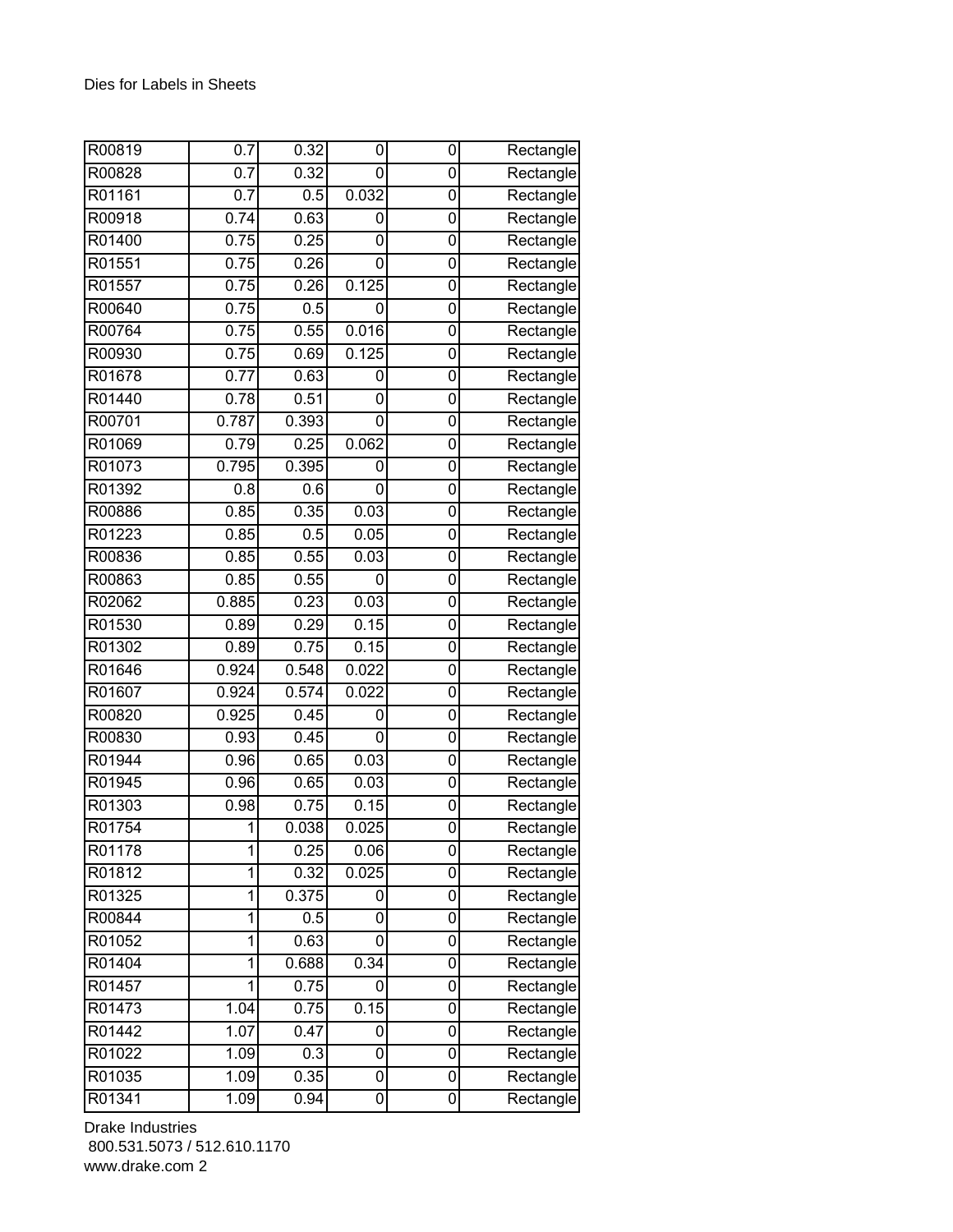| R00628 | 1.102            | 0.709  | 0      | 0              | Rectangle                        |
|--------|------------------|--------|--------|----------------|----------------------------------|
| R01340 | 1.125            | 0.298  | 0.05   | 0              | Rectangle                        |
| R01438 | 1.125            | 0.31   | 0.05   | 0              | Rectangle                        |
| R01364 | 1.125            | 0.312  | 0.05   | 0              | Rectangle                        |
| R00989 | 1.13             | 0.4    | 0.062  | 0              | Rectangle                        |
| R01675 | 1.13             | 0.5    | 0.032  | 0              | Rectangle                        |
| R01942 | 1.134            | 0.555  | 0.04   | $\mathbf 0$    | Rectangle                        |
| R01205 | 1.15             | 0.4    | 0      | $\mathbf 0$    | Rectangle                        |
| R00778 | 1.15             | 0.45   | 0.12   | 0              | Rectangle                        |
| R01383 | 1.175            | 0.575  | 0.25   | 0              | Rectangle                        |
| R01771 | 1.181            | 0.295  | 0.039  | 0              | Rectangle                        |
| R02064 | 1.181            | 0.3937 | 0.0787 | 0              | Rectangle                        |
| R01000 | 1.181            | 0.472  | 0      | 0              | Rectangle                        |
| R01031 | $\overline{1.2}$ | 0.6    | 0      | 0              | Rectangle                        |
| R01512 | 1.21             | 0.77   | 0.03   | 0              | Rectangle                        |
| R01765 | 1.22             | 0.55   | 0.062  | 0              | Rectangle                        |
| R00738 | 1.23             | 0.79   | 0.055  | 0              | Rectangle                        |
| R01190 | 1.24             | 0.48   | 0.094  | 0              | Rectangle                        |
| R01197 | 1.24             | 0.48   | 0.094  | 0              | Rectangle                        |
| R01758 | 1.25             | 0.125  | 0.025  | 0              | Rectangle                        |
| R01509 | 1.25             | 0.312  | 0.032  | $\mathbf 0$    | Rectangle                        |
| R01298 | 1.25             | 0.5    | 0.032  | 0              | Rectangle                        |
| R00664 | 1.25             | 0.625  | 0.032  | 0              | Rectangle                        |
| R00618 | 1.25             | 0.75   | 0.06   | 0              | Rectangle                        |
| R01712 | 1.25             | 0.95   | 0.093  | 0              | Rectangle                        |
| R00615 | 1.25             | 1      | 0.125  | $\mathbf 0$    | Rectangle                        |
| R00794 | 1.29             | 0.686  | 0      | $\mathbf 0$    | Rectangle                        |
| R01756 | $\overline{1.3}$ | 0.2    | 0.025  | 0              | $\overline{\mathsf{R}}$ ectangle |
| R01466 | 1.3              | 0.5    | 0.25   | 0              | Rectangle                        |
| R00963 | 1.31             | 0.56   | 0.062  | 0              | Rectangle                        |
| R01168 | 1.32             | 0.225  | 0.063  | 0              | Rectangle                        |
| R01696 | 1.33             | 0.85   | 0      | 0              | Rectangle                        |
| R00661 | 1.35             | 0.92   | 0      | 0              | Rectangle                        |
| R01434 | 1.375            | 0.562  | 0.062  | 0              | Rectangle                        |
| R00702 | 1.38             | 0.38   | 0.12   | 0              | Rectangle                        |
| R01863 | 1.4              | 0.48   | 0.25   | 0              | Rectangle                        |
| R00877 | 1.4              | 0.5    | 0      | 0              | Rectangle                        |
| R01801 | 1.4              | 0.75   | 0      | 0              | Rectangle                        |
| R00979 | 1.425            | 0.475  | 0.237  | $\mathbf 0$    | Rectangle                        |
| R01253 | 1.45             | 0.75   | 0.15   | $\overline{0}$ | Rectangle                        |
| R01330 | 1.46             | 0.58   | 0      | 0              | Rectangle                        |
| R02003 | 1.48             | 0.38   | 0.06   | 0              | Rectangle                        |
| R01882 | 1.48             | 0.48   | 0.25   | 0              | Rectangle                        |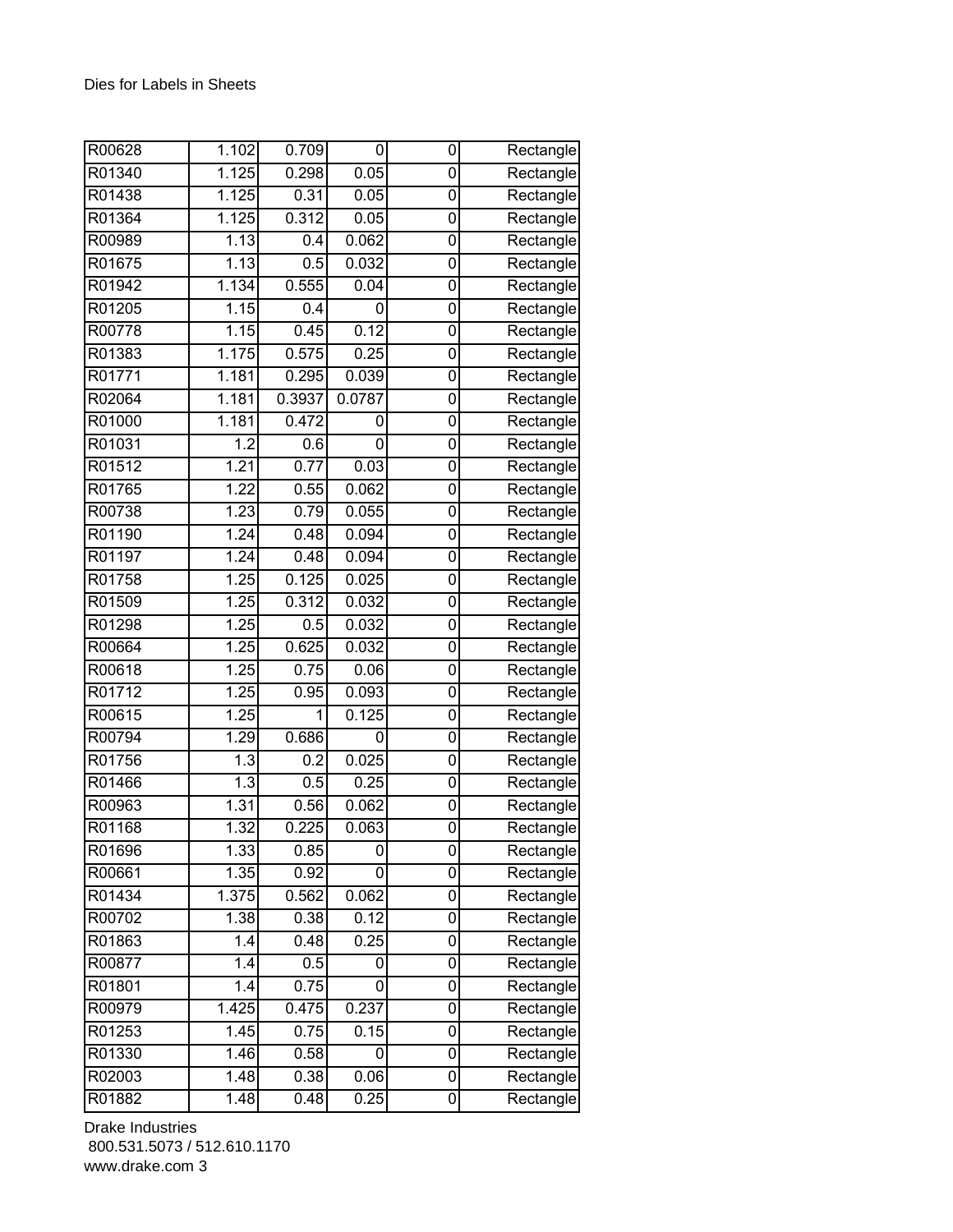| R01651 | $\overline{1.5}$  | 0.375 | 0.093 | 0              | Rectangle |
|--------|-------------------|-------|-------|----------------|-----------|
| R01757 | $\overline{1.5}$  | 0.45  | 0.05  | 0              | Rectangle |
| R00740 | 1.5               | 0.5   | 0.125 | 0              | Rectangle |
| R01308 | 1.5               | 0.5   | 0     | 0              | Rectangle |
| R01429 | 1.5               | 0.5   | 0     | 0              | Rectangle |
| R01324 | 1.5               | 0.7   | 0     | 0              | Rectangle |
| R01103 | 1.5               | 0.75  | 0     | 0              | Rectangle |
| R01382 | 1.5               | 0.88  | 0.06  | 0              | Rectangle |
| R01402 | 1.5               | 1     | 0     | 0              | Rectangle |
| R01732 | 1.5               | 1.46  | 0.05  | 0              | Rectangle |
| R01982 | 1.5               | 1.46  | 0.05  | $\overline{0}$ | Rectangle |
| R01785 | 1.52              | 1     | 0.03  | 0              | Rectangle |
| R00676 | 1.52              | 1.1   | 0.093 | 0              | Rectangle |
| R01672 | 1.545             | 0.37  | 0     | 0              | Rectangle |
| R02035 | 1.55              | 0.35  | 0.02  | 0              | Rectangle |
| R00920 | 1.555             | 0.465 | 0     | 0              | Rectangle |
| R00953 | 1.56              | 0.3   | 0     | 0              | Rectangle |
| R01659 | 1.56              | 0.39  | 0     | 0              | Rectangle |
| R00690 | 1.56              | 0.47  | 0     | 0              | Rectangle |
| R01893 | 1.562             | 0.25  | 0     | 0              | Rectangle |
| R00639 | 1.562             | 0.75  | 0.06  | 0              | Rectangle |
| R01001 | 1.563             | 0.383 | 0     | 0              | Rectangle |
| R01256 | $\overline{1}$ .6 | 0.3   | 0.09  | 0              | Rectangle |
| R00546 | 1.6               | 0.6   | 0.1   | 0              | Rectangle |
| R01495 | 1.625             | 0.5   | 0     | 0              | Rectangle |
| R01517 | 1.625             | 0.625 | 0.062 | 0              | Rectangle |
| R01658 | 1.625             | 0.725 | 0.045 | 0              | Rectangle |
| R01879 | 1.625             | 0.725 | 0.045 | 0              | Rectangle |
| R02034 | 1.625             | 0.725 | 0.045 | 0              | Rectangle |
| R01361 | 1.625             | 0.75  | 0     | 0              | Rectangle |
| R01974 | 1.625             | 0.75  | 0     | 0              | Rectangle |
| R01593 | 1.65              | 0.6   | 0     | 0              | Rectangle |
| R01162 | 1.675             | 0.585 | 0.032 | 0              | Rectangle |
| R00895 | 1.688             | 0.375 | 0     | 0              | Rectangle |
| R01755 | 1.7               | 0.23  | 0.25  | 0              | Rectangle |
| R01163 | 1.72              | 0.46  | 0.032 | 0              | Rectangle |
| R01465 | 1.722             | 1.264 | 0.125 | 0              | Rectangle |
| R01351 | 1.74              | 0.75  | 0     | 0              | Rectangle |
| R01126 | 1.747             | 0.897 | 0.03  | 0              | Rectangle |
| R01608 | 1.75              | 0.15  | 0.03  | 0              | Rectangle |
| R01727 | 1.75              | 0.18  | 0.03  | 0              | Rectangle |
| R00456 | 1.75              | 0.29  | 0     | 0              | Rectangle |
| R00743 | 1.75              | 0.5   | 0     | 0              | Rectangle |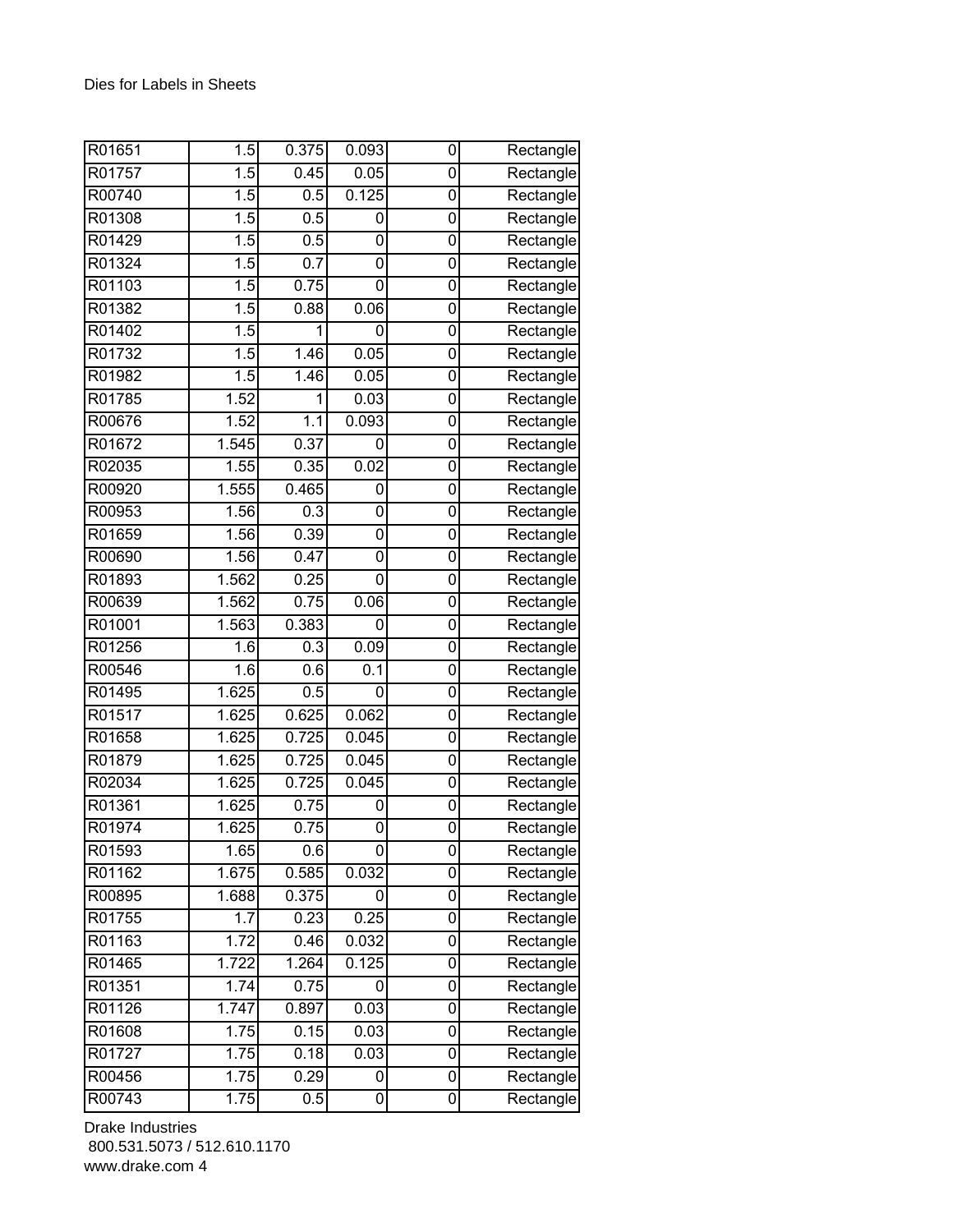| R00960 | 1.75           | 0.55  | 0.06             | 0              | Rectangle                        |
|--------|----------------|-------|------------------|----------------|----------------------------------|
| R00992 | 1.75           | 0.75  | 0                | 0              | Rectangle                        |
| R01160 | 1.75           | 0.88  | 0                | 0              | Rectangle                        |
| R00658 | 1.75           | 0.94  | 0                | $\mathbf 0$    | Rectangle                        |
| R01365 | 1.75           | 1     | 0                | 0              | Rectangle                        |
| R02012 | 1.75           | 1.5   | 0.625            | 0              | Rectangle                        |
| R01045 | 1.76           | 0.46  | 0.032            | 0              | Rectangle                        |
| R01653 | 1.795          | 0.76  | 0.02             | 0              | Rectangle                        |
| R01996 | 1.8            | 0.8   | 0.188            | 0              | Rectangle                        |
| R02059 | 1.8            | 0.8   | 0.125            | 0              | Rectangle                        |
| R01913 | 1.8            | 1.5   | 0.187            | 0              | Rectangle                        |
| R01384 | 1.812          | 0.437 | 0.08             | $\mathbf 0$    | Rectangle                        |
| R01814 | 1.812          | 1.5   | 0                | $\mathbf 0$    | Rectangle                        |
| R01070 | 1.83           | 0.25  | 0.062            | $\overline{0}$ | Rectangle                        |
| R01043 | 1.83           | 0.89  | 0.062            | 0              | Rectangle                        |
| R01101 | 1.845          | 0.55  | 0                | 0              | Rectangle                        |
| R02008 | 1.866          | 0.614 | 0.0355           | 0              | Rectangle                        |
| R00717 | 1.874          | 0.417 | 0.03             | 0              | Rectangle                        |
| R00846 | 1.875          | 0.42  | 0.3              | $\mathbf 0$    | Rectangle                        |
| R01695 | 1.875          | 0.5   | 0.125            | 0              | $\overline{\mathsf{R}}$ ectangle |
| R00617 | 1.88           | 0.88  | 0.06             | 0              | Rectangle                        |
| R01835 | 1.9            | 0.21  | 0.025            | 0              | Rectangle                        |
| R01556 | 1.9            | 0.35  | 0                | 0              | Rectangle                        |
| R01214 | 1.9            | 0.5   | 0                | 0              | Rectangle                        |
| R00803 | 1.9            | 1.3   | 0                | 0              | Rectangle                        |
| R01919 | 1.9            | 1.7   | 0                | 0              | Rectangle                        |
| R01060 | 1.94           | 0.62  | 0                | 0              | Rectangle                        |
| R01061 | 1.94           | 1.19  | 0                | 0              | Rectangle                        |
| R01151 | 1.95           | 0.502 | 0.02             | 0              | Rectangle                        |
| R01102 | 1.96           | 0.38  | 0.02             | 0              | Rectangle                        |
| R01123 | 1.962          | 0.587 | 0                | 0              | Rectangle                        |
| R00908 | 1.966          | 0.39  | 0                | 0              | Rectangle                        |
| R01726 | 1.968          | 1.574 | 0                | 0              | Rectangle                        |
| R00758 | 1.969          | 0.354 | 0.06             | 0              | Rectangle                        |
| R00867 | 1.97           | 0.5   | 0.09             | 0              | Rectangle                        |
| R01574 | 1.99           | 0.49  | 0                | 0              | Rectangle                        |
| R01062 | 1.99           | 1.165 | 0                | 0              | Rectangle                        |
| R01198 | $\overline{c}$ | 0.25  | 0.03             | $\mathbf 0$    | Rectangle                        |
| R01654 | $\overline{c}$ | 0.25  | 0.03             | 0              | Rectangle                        |
| R01552 | $\overline{2}$ | 0.375 | 0                | $\overline{0}$ | Rectangle                        |
| R00744 | $\overline{2}$ | 0.44  | 0.062            | 0              | Rectangle                        |
| R01439 | $\overline{2}$ | 0.5   | 0                | 0              | Rectangle                        |
| R01506 | $\overline{2}$ | 0.5   | $\boldsymbol{0}$ | 0              | Rectangle                        |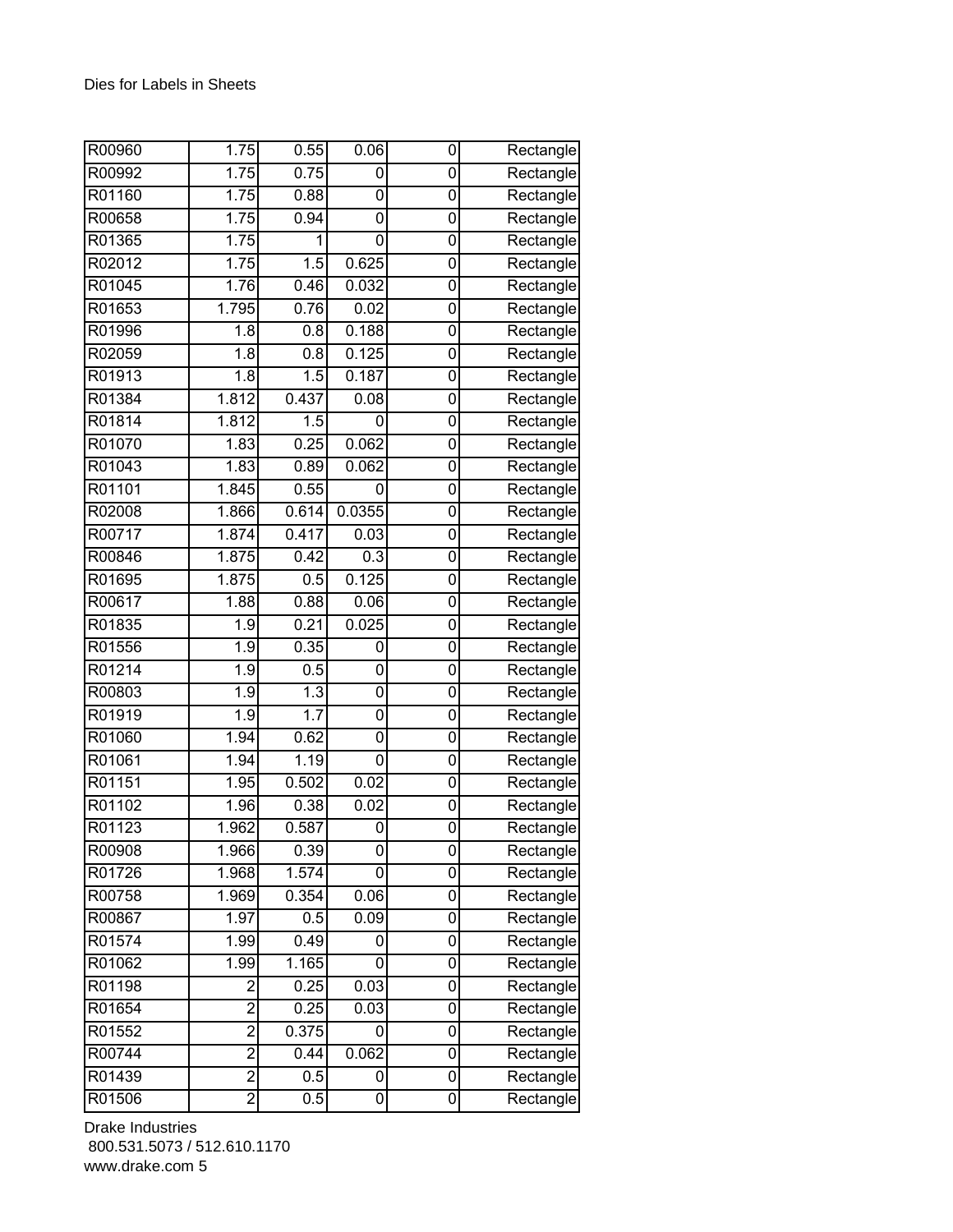| R01838 | $\overline{2}$    | 0.5               | 0.06  | 0           | Rectangle                        |
|--------|-------------------|-------------------|-------|-------------|----------------------------------|
| R01984 | $\overline{2}$    | 0.5               | 0.06  | 0           | Rectangle                        |
| R02058 | $\overline{2}$    | 0.5               | 0.125 | 0           | Rectangle                        |
| R01855 | $\overline{2}$    | 0.625             | 0     | 0           | Rectangle                        |
| R00667 | $\overline{2}$    | 0.72              | 0     | 0           | Rectangle                        |
| R01016 | $\overline{2}$    | 0.75              | 0.062 | 0           | Rectangle                        |
| R01414 | $\overline{2}$    | 0.75              | 0.12  | 0           | Rectangle                        |
| R01831 | $\overline{2}$    | 0.75              | 0     | 0           | Rectangle                        |
| R01595 | $\overline{2}$    | 0.89              | 0     | 0           | Rectangle                        |
| R01861 | $\overline{2}$    | 0.89              | 0.002 | 0           | Rectangle                        |
| R00526 | $\overline{2}$    | 1                 | 0.125 | 0           | Rectangle                        |
| R00673 | $\overline{2}$    | 1                 | 0     | 0           | Rectangle                        |
| R01112 | $\overline{2}$    | 1                 | 0.312 | 0           | Rectangle                        |
| R01550 | $\overline{2}$    | 1                 | 0.125 | 0           | Rectangle                        |
| R00731 | $\overline{2}$    | 1.1               | 0.09  | 0           | Rectangle                        |
| R01191 | $\overline{2}$    | 1.25              | 0     | 0           | Rectangle                        |
| R01730 | $\overline{c}$    | 1.25              | 0     | 0           | Rectangle                        |
| R01370 | $\overline{2}$    | $\overline{1.3}$  | 0.125 | 0           | Rectangle                        |
| R01784 | $\overline{2}$    | 1.4               | 0     | 0           | Rectangle                        |
| R02073 | $\overline{2}$    | 1.5               | 0     | 0           | Rectangle                        |
| R01802 | $\overline{2}$    | 1.65              | 0     | $\mathbf 0$ | Rectangle                        |
| R01788 | $\overline{2}$    | $\overline{1.75}$ | 0.125 | 0           | Rectangle                        |
| R01988 | $\overline{2}$    | $\overline{2}$    | 0.125 | 0           | Rectangle                        |
| R01032 | 2.02              | 0.59              | 0     | 0           | Rectangle                        |
| R01656 | 2.05              | 0.31              | 0.03  | 0           | Rectangle                        |
| R01252 | 2.05              | 0.75              | 0.15  | 0           | Rectangle                        |
| R00997 | 2.087             | 0.394             | 0     | 0           | Rectangle                        |
| R00584 | 2.087             | 0.591             | 0.125 | 0           | $\overline{\mathsf{R}}$ ectangle |
| R01664 | 2.1               | 0.31              | 0.03  | 0           | Rectangle                        |
| R01378 | 2.1               | 0.75              | 0.15  | 0           | Rectangle                        |
| R00675 | 2.1               | 1.5               | 0     | 0           | Rectangle                        |
| R01362 | 2.125             | 0.75              | 0     | 0           | Rectangle                        |
| R00732 | 2.125             | 1.875             | 0.125 | 0           | Rectangle                        |
| R01697 | 2.145             | 1.4               | 0     | 0           | Rectangle                        |
| R01713 | 2.15              | 0.35              | 0.093 | 0           | Rectangle                        |
| R01135 | 2.16              | 0.77              | 0.09  | 0           | Rectangle                        |
| R01224 | 2.195             | 1.95              | 0.312 | 0           | Rectangle                        |
| R01936 | 2.2               | 0.95              | 0.05  | 0           | Rectangle                        |
| R00985 | 2.24              | 0.715             | 0     | $\mathbf 0$ | Rectangle                        |
| R02010 | 2.25              | 0.25              | 0.09  | $\mathbf 0$ | Rectangle                        |
| R01461 | 2.25              | 0.375             | 0.031 | 0           | Rectangle                        |
| R01083 | 2.25              | 0.55              | 0.06  | 0           | Rectangle                        |
| R01174 | $2.\overline{25}$ | 0.625             | 0.03  | 0           | Rectangle                        |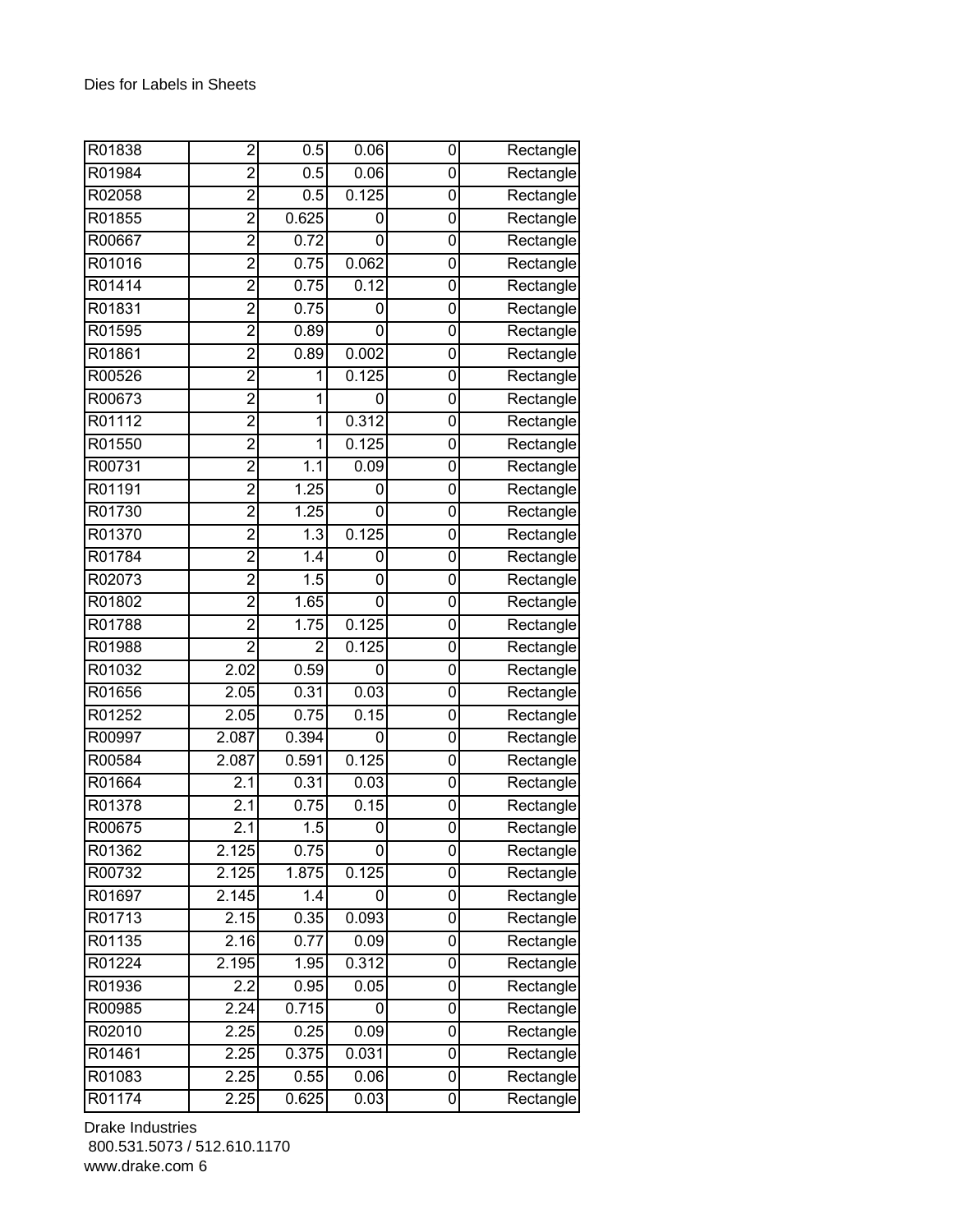| R01250 | 2.25             | 0.65              | 0.06  | 0           | Rectangle                        |
|--------|------------------|-------------------|-------|-------------|----------------------------------|
| R01432 | 2.25             | 0.688             | 0     | 0           | Rectangle                        |
| R01427 | 2.25             | 0.938             | 0.05  | 0           | Rectangle                        |
| R01792 | 2.25             | 1                 | 0.1   | 0           | Rectangle                        |
| R00593 | 2.25             | $\overline{1.2}$  | 0.06  | 0           | Rectangle                        |
| R01309 | 2.25             | 1.25              | 0     | 0           | Rectangle                        |
| R01521 | 2.25             | 1.375             | 0.125 | 0           | Rectangle                        |
| R00926 | 2.25             | 1.38              | 0     | 0           | Rectangle                        |
| R00916 | 2.25             | 1.5               | 0.08  | 0           | Rectangle                        |
| R01669 | 2.25             | 2.12              | 0.12  | 0           | Rectangle                        |
| R00653 | 2.26             | 0.65              | 0.032 | 0           | Rectangle                        |
| R01805 | 2.3              | 0.4               | 0.025 | 0           | Rectangle                        |
| R00630 | 2.323            | 0.709             | 0     | 0           | Rectangle                        |
| R00631 | 2.323            | 0.787             | 0     | $\mathbf 0$ | Rectangle                        |
| R00614 | 2.323            | 1.575             | 0.118 | 0           | Rectangle                        |
| R01280 | 2.34             | 0.72              | 0.02  | 0           | Rectangle                        |
| R01281 | 2.34             | 0.72              | 0.06  | 0           | Rectangle                        |
| R01363 | 2.34             | 0.72              | 0.05  | 0           | Rectangle                        |
| R01366 | 2.34             | 0.72              | 0     | 0           | Rectangle                        |
| R00823 | 2.351            | 1.64              | 0.042 | 0           | Rectangle                        |
| R01176 | 2.358            | 1.181             | 0.069 | 0           | Rectangle                        |
| R01907 | 2.358            | 1.28              | 0.093 | 0           | Rectangle                        |
| R02040 | 2.362            | 1.575             | 0     | 0           | Rectangle                        |
| R01019 | 2.363            | 0.429             | 0.032 | 0           | Rectangle                        |
| R01264 | 2.375            | 0.44              | 0.05  | 0           | Rectangle                        |
| R00962 | 2.375            | 0.75              | 0.032 | 0           | Rectangle                        |
| R01420 | 2.375            | 0.75              | 0.03  | 0           | $\overline{\mathsf{R}}$ ectangle |
| R01793 | 2.38             | 1                 | 0.1   | 0           | Rectangle                        |
| R00986 | 2.39             | 1.7               | 0.062 | 0           | Rectangle                        |
| R00762 | 2.4              | 0.55              | 0     | 0           | Rectangle                        |
| R01373 | $\overline{2.4}$ | $\overline{1}$ .7 | 0     | 0           | Rectangle                        |
| R00479 | 2.421            | 0.305             | 0.039 | 0           | Rectangle                        |
| R01208 | 2.421            | 0.689             | 0     | 0           | Rectangle                        |
| R01166 | 2.425            | 0.748             | 0.148 | 0           | Rectangle                        |
| R01228 | 2.46             | 0.591             | 0     | 0           | Rectangle                        |
| R00790 | 2.475            | 0.475             | 0     | 0           | Rectangle                        |
| R01965 | 2.48             | 0.251             | 0.04  | 0           | Rectangle                        |
| R01293 | 2.48             | 0.6               | 0.01  | $\mathbf 0$ | Rectangle                        |
| R01055 | 2.487            | 1.104             | 0.06  | 0           | Rectangle                        |
| R01156 | 2.493            | 1.025             | 0.015 | 0           | Rectangle                        |
| R01255 | 2.5              | 0.25              | 0.09  | $\mathbf 0$ | Rectangle                        |
| R00929 | 2.5              | 0.35              | 0     | 0           | Rectangle                        |
| R01254 | 2.5              | 0.55              | 0.09  | 0           | Rectangle                        |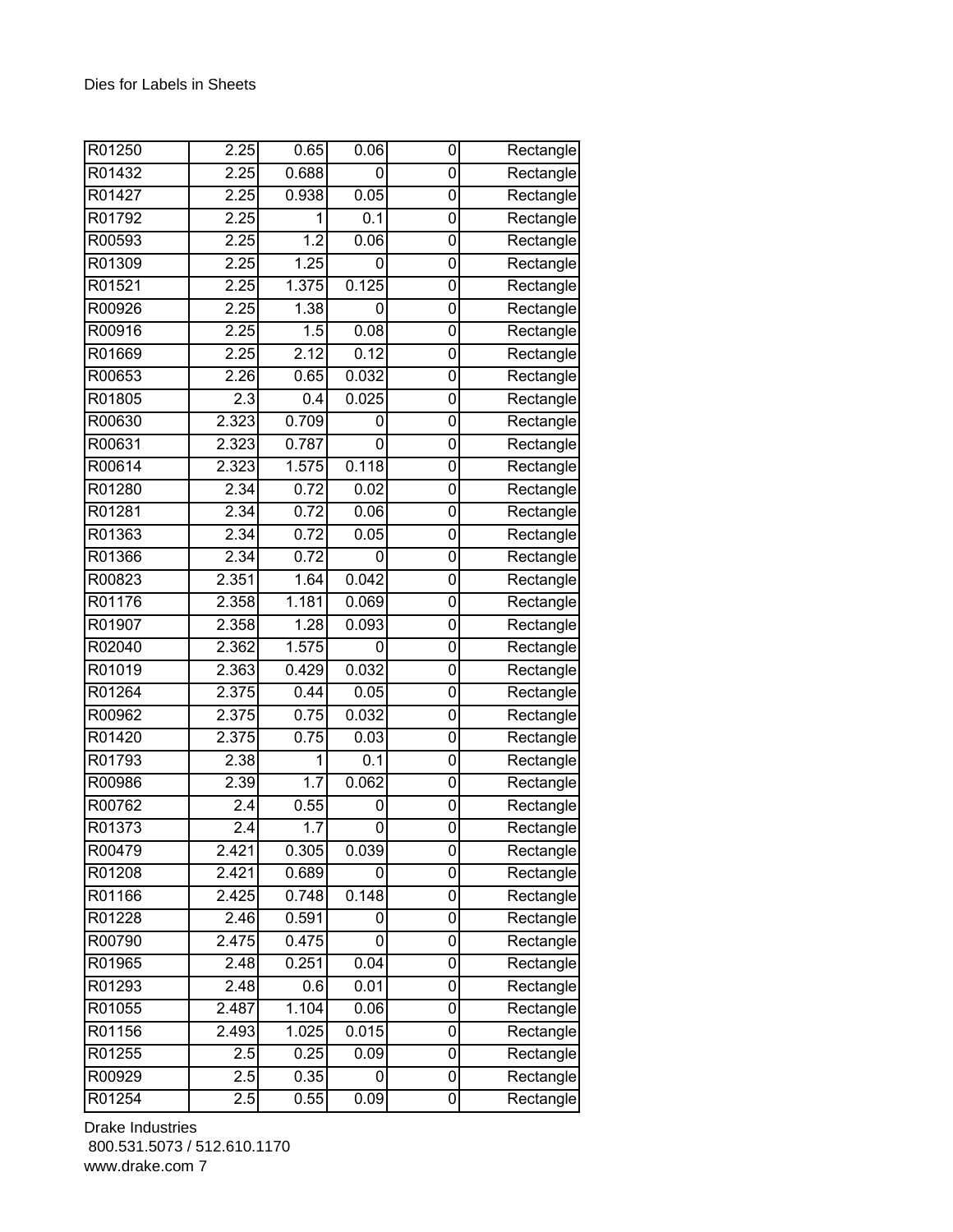| R00545 | 2.5              | 0.75           | 0     | 0           | Rectangle                        |
|--------|------------------|----------------|-------|-------------|----------------------------------|
| R01081 | $\overline{2.5}$ | 0.75           | 0.03  | 0           | Rectangle                        |
| R01098 | $\overline{2.5}$ | 0.75           | 0     | 0           | Rectangle                        |
| R01240 | 2.5              | 0.75           | 0.187 | 0           | Rectangle                        |
| R01352 | 2.5              | 0.8            | 0     | 0           | Rectangle                        |
| R01522 | 2.5              | 0.812          | 0.125 | 0           | Rectangle                        |
| R02039 | $\overline{2.5}$ | 0.875          | 0.25  | 0           | Rectangle                        |
| R01049 | 2.5              | 1              | 0.032 | 0           | Rectangle                        |
| R01110 | $\overline{2.5}$ | 1              | 0     | 0           | Rectangle                        |
| R01416 | 2.5              | 1.25           | 0.12  | 0           | Rectangle                        |
| R01417 | 2.5              | 1.25           | 0.05  | 0           | Rectangle                        |
| R00971 | 2.5              | 1.5            | 0     | 0           | Rectangle                        |
| R01167 | 2.5              | 1.5            | 0.13  | 0           | Rectangle                        |
| R01701 | 2.5              | 1.5            | 0     | $\mathbf 0$ | Rectangle                        |
| R01044 | 2.5              | 1.65           | 0     | 0           | Rectangle                        |
| R01472 | $\overline{2.5}$ | 1.87           | 0     | 0           | Rectangle                        |
| R01460 | 2.5              | $\overline{2}$ | 0     | 0           | Rectangle                        |
| R01212 | 2.5              | 2.25           | 0.125 | 0           | Rectangle                        |
| R00919 | 2.507            | 0.807          | 0.032 | 0           | Rectangle                        |
| R00912 | 2.525            | 2.32           | 0     | 0           | Rectangle                        |
| R00906 | 2.55             | 0.39           | 0.04  | 0           | Rectangle                        |
| R01385 | 2.563            | 1.125          | 0     | 0           | Rectangle                        |
| R01616 | 2.575            | 2.375          | 0.093 | 0           | Rectangle                        |
| R01263 | 2.6              | 0.3            | 0.09  | 0           | $\overline{\mathsf{R}}$ ectangle |
| R00943 | 2.6              | 1              | 0.06  | 0           | Rectangle                        |
| R00371 | 2.6              | 1.312          | 0     | 0           | Rectangle                        |
| R01843 | 2.62             | 1.37           | 0     | 0           | $\overline{\mathsf{R}}$ ectangle |
| R01721 | 2.62             | 1.38           | 0.09  | 0           | Rectangle                        |
| R01189 | 2.62             | 1.55           | 0.078 | 0           | Rectangle                        |
| R01912 | 2.624            | 1.53           | 0     | 0           | Rectangle                        |
| R02017 | 2.638            | 0.547          | 0.126 | 0           | Rectangle                        |
| R00687 | 2.677            | 0.748          | 0     | 0           | Rectangle                        |
| R02046 | 2.7              | 0.19           | 0.06  | 0           | Rectangle                        |
| R01140 | 2.7              | 1.488          | 0     | 0           | Rectangle                        |
| R01708 | 2.7              | 1.9            | 0     | 0           | Rectangle                        |
| R00632 | 2.711            | 0.63           | 0     | 0           | Rectangle                        |
| R00638 | 2.717            | 0.59           | 0     | 0           | Rectangle                        |
| R01084 | 2.738            | 0.803          | 0.06  | $\mathbf 0$ | Rectangle                        |
| R01306 | 2.74             | 0.75           | 0     | 0           | Rectangle                        |
| R01877 | 2.75             | 0.23           | 0.03  | 0           | Rectangle                        |
| R02047 | 2.75             | 0.3            | 0.06  | 0           | Rectangle                        |
| R00657 | 2.75             | 0.45           | 0.032 | 0           | Rectangle                        |
| R00875 | 2.75             | 0.75           | 0     | 0           | Rectangle                        |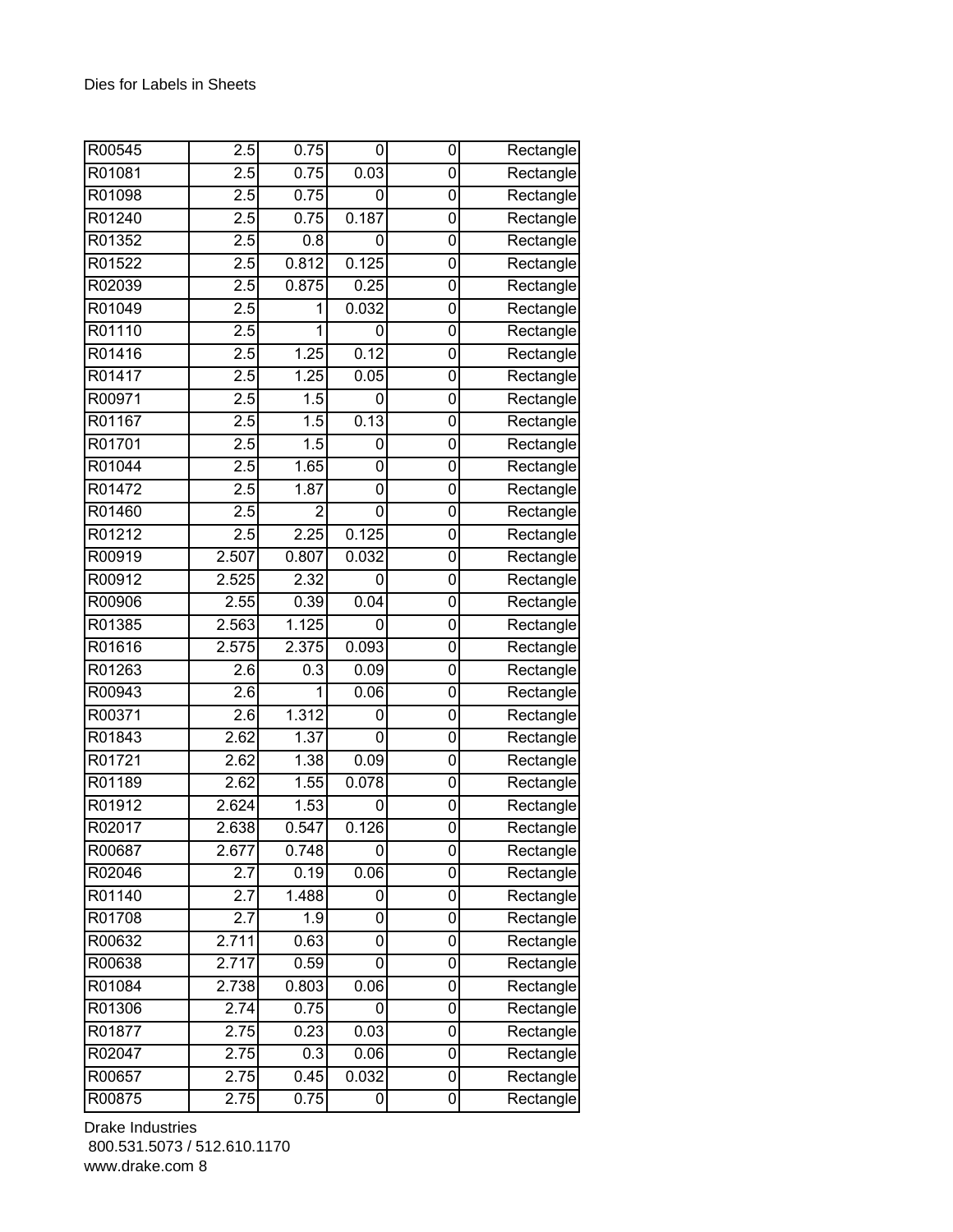| R01694 | 2.75           | 0.75             | 0.125             | 0              | Rectangle |
|--------|----------------|------------------|-------------------|----------------|-----------|
| R01353 | 2.75           | 0.8              | 0                 | 0              | Rectangle |
| R00914 | 2.75           | 1.1              | 0                 | 0              | Rectangle |
| R01100 | 2.75           | 1.5              | 0                 | $\mathbf 0$    | Rectangle |
| R01719 | 2.75           | 1.62             | 0                 | 0              | Rectangle |
| R01724 | 2.75           | 1.62             | 0.31              | 0              | Rectangle |
| R01119 | 2.75           | 1.64             | 0.125             | 0              | Rectangle |
| R00910 | 2.763          | 0.86             | 0                 | 0              | Rectangle |
| R01014 | 2.78           | 1.12             | 0.03              | 0              | Rectangle |
| R00978 | 2.795          | 0.666            | 0.04              | 0              | Rectangle |
| R00869 | 2.8            | 0.5              | 0.032             | 0              | Rectangle |
| R01305 | 2.8            | $\overline{1.3}$ | 0                 | 0              | Rectangle |
| R00894 | 2.8            | $\overline{2}$   | 0                 | 0              | Rectangle |
| R00596 | 2.825          | 0.9              | 0                 | 0              | Rectangle |
| R01445 | 2.84           | 2.076            | 0.12              | 0              | Rectangle |
| R00662 | 2.85           | 0.625            | 0.003             | 0              | Rectangle |
| R00733 | 2.87           | 0.51             | 0.07              | 0              | Rectangle |
| R00907 | 2.871          | 2.093            | 0                 | 0              | Rectangle |
| R00736 | 2.875          | 1.11             | 0.12              | $\mathbf 0$    | Rectangle |
| R00969 | 2.938          | 0.812            | 0                 | 0              | Rectangle |
| R01278 | 2.95           | $\overline{0.3}$ | 0                 | 0              | Rectangle |
| R01367 | 3              | 0.3              | 0                 | 0              | Rectangle |
| R01004 | 3              | 0.5              | 0                 | 0              | Rectangle |
| R01894 | 3              | 0.533            | 0                 | 0              | Rectangle |
| R00847 | 3              | 0.55             | 0.03              | 0              | Rectangle |
| R01433 | $\overline{3}$ | 0.55             | 0.03              | 0              | Rectangle |
| R01477 | 3              | 0.65             | 0                 | 0              | Rectangle |
| R01050 | $\overline{3}$ | 0.7              | 0                 | 0              | Rectangle |
| R00887 | $\overline{3}$ | 0.75             | 0                 | 0              | Rectangle |
| R01393 | 3              | 0.75             | 0.032             | 0              | Rectangle |
| R01406 | $\overline{3}$ | 0.75             | $\overline{0.12}$ | 0              | Rectangle |
| R00905 | 3              | 1                | 0.09              | 0              | Rectangle |
| R00939 | 3              | 1                | 0.125             | 0              | Rectangle |
| R00964 | 3              | 1                | 0.06              | 0              | Rectangle |
| R01571 | 3              | 1                | 0                 | 0              | Rectangle |
| R01186 | 3              | 1.25             | 0                 | 0              | Rectangle |
| R00749 | 3              | 1.45             | 0.125             | 0              | Rectangle |
| R01199 | $\overline{3}$ | 1.5              | 0.06              | $\mathbf 0$    | Rectangle |
| R01870 | 3              | 1.5              | 0.125             | 0              | Rectangle |
| R00677 | $\overline{3}$ | 1.52             | 0.093             | $\overline{0}$ | Rectangle |
| R00754 | 3              | 1.54             | 0.125             | 0              | Rectangle |
| R00610 | $\overline{3}$ | 1.75             | 0.093             | 0              | Rectangle |
| R00403 | 3              | 2                | 0.125             | 0              | Rectangle |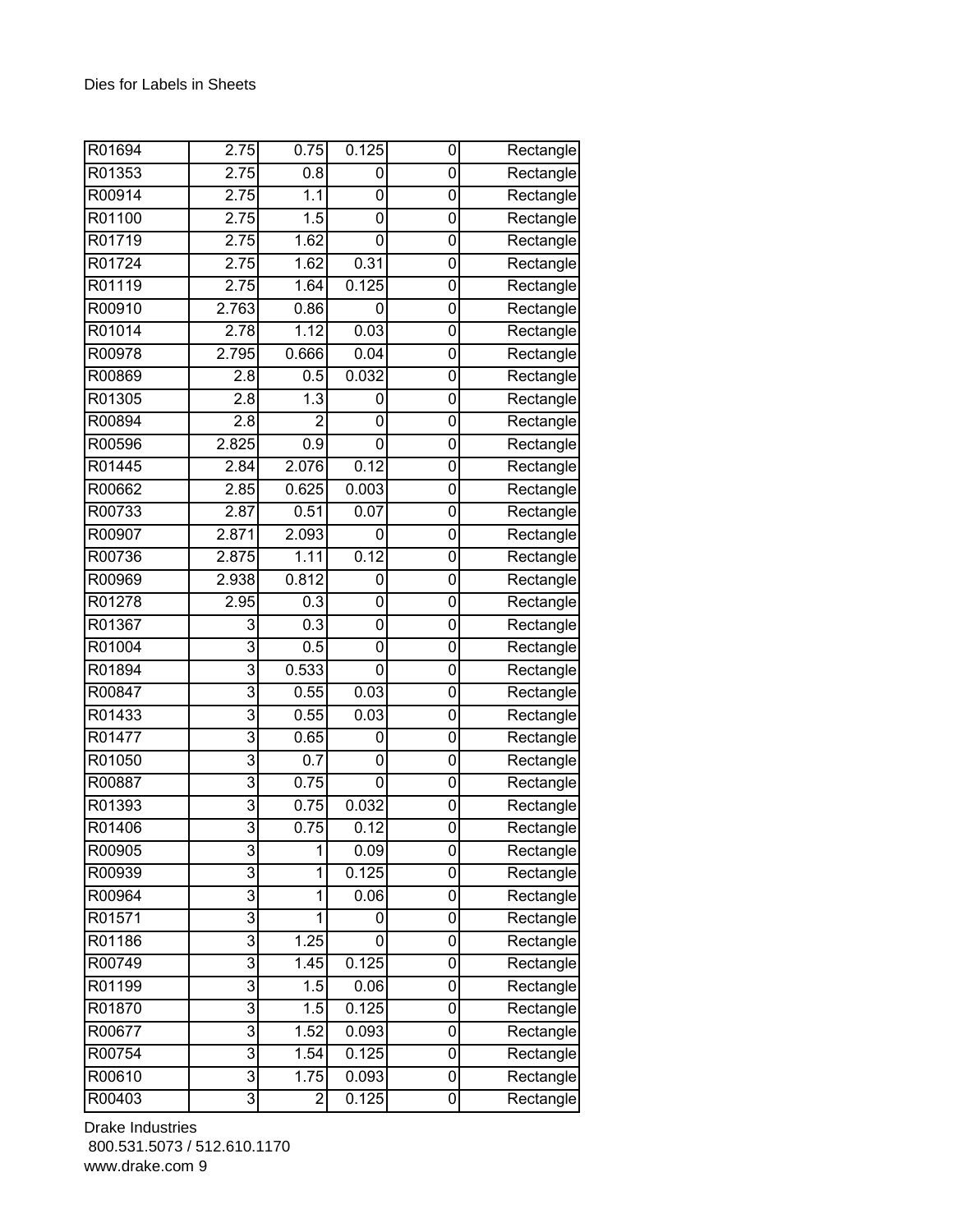| R00468 | 3                | $\overline{2}$   | 0.012 | 0 | Rectangle |
|--------|------------------|------------------|-------|---|-----------|
| R00884 | 3                | $\overline{2}$   | 0.06  | 0 | Rectangle |
| R01130 | $\overline{3}$   | $\overline{2}$   | 0.13  | 0 | Rectangle |
| R01537 | $\overline{3}$   | $\overline{2}$   | 0.31  | 0 | Rectangle |
| R01682 | 3                | $\overline{2}$   | 0.25  | 0 | Rectangle |
| R01744 | 3                | $\overline{2}$   | 0.12  | 0 | Rectangle |
| R01009 | 3                | 2.215            | 0     | 0 | Rectangle |
| R00459 | 3                | 2.25             | 0     | 0 | Rectangle |
| R00876 | $\overline{3}$   | 2.5              | 0.125 | 0 | Rectangle |
| R00845 | 3.01             | 0.57             | 0.03  | 0 | Rectangle |
| R00642 | 3.031            | 0.812            | 0     | 0 | Rectangle |
| R01299 | 3.075            | 2.57             | 0.075 | 0 | Rectangle |
| R00737 | 3.086            | 0.625            | 0.06  | 0 | Rectangle |
| R01013 | 3.086            | 0.625            | 0     | 0 | Rectangle |
| R00909 | 3.1              | 0.39             | 0     | 0 | Rectangle |
| R01374 | $\overline{3.1}$ | 2.2              | 0     | 0 | Rectangle |
| R01376 | 3.12             | 1.75             | 0     | 0 | Rectangle |
| R01257 | 3.12             | 2.08             | 0     | 0 | Rectangle |
| R01841 | 3.17             | 0.79             | 0.125 | 0 | Rectangle |
| R01844 | 3.17             | 0.79             | 0.125 | 0 | Rectangle |
| R00816 | 3.18             | 0.88             | 0.03  | 0 | Rectangle |
| R00725 | 3.2              | 0.525            | 0.125 | 0 | Rectangle |
| R00705 | $\overline{3.2}$ | 0.638            | 0     | 0 | Rectangle |
| R01381 | 3.2              | 0.81             | 0     | 0 | Rectangle |
| R01152 | $\overline{3.2}$ | $\overline{1.2}$ | 0     | 0 | Rectangle |
| R01172 | $\overline{3.2}$ | 2.1              | 0     | 0 | Rectangle |
| R01360 | 3.25             | 0.75             | 0     | 0 | Rectangle |
| R01853 | 3.25             | 0.8              | 0.005 | 0 | Rectangle |
| R00800 | 3.25             | 1.14             | 0.125 | 0 | Rectangle |
| R01670 | 3.25             | 1.25             | 0.2   | 0 | Rectangle |
| R00987 | 3.25             | 1.5              | 0     | 0 | Rectangle |
| R00976 | 3.25             | 1.75             | 0.125 | 0 | Rectangle |
| R01681 | 3.25             | 1.75             | 0.25  | 0 | Rectangle |
| R01337 | 3.25             | 2.5              | 0.06  | 0 | Rectangle |
| R01773 | 3.268            | 1.299            | 0.039 | 0 | Rectangle |
| R01094 | 3.3              | 0.5              | 0.25  | 0 | Rectangle |
| R01033 | 3.3              | 1.2              | 0.125 | 0 | Rectangle |
| R01930 | 3.3125           | 1.937            | 0.15  | 0 | Rectangle |
| R01924 | 3.346            | 1.575            | 0     | 0 | Rectangle |
| R01220 | 3.35             | 1.85             | 0.19  | 0 | Rectangle |
| R01921 | 3.36             | 1.54             | 0     | 0 | Rectangle |
| R01336 | 3.38             | 2.63             | 0.062 | 0 | Rectangle |
| R00793 | 3.395            | 1.305            | 0     | 0 | Rectangle |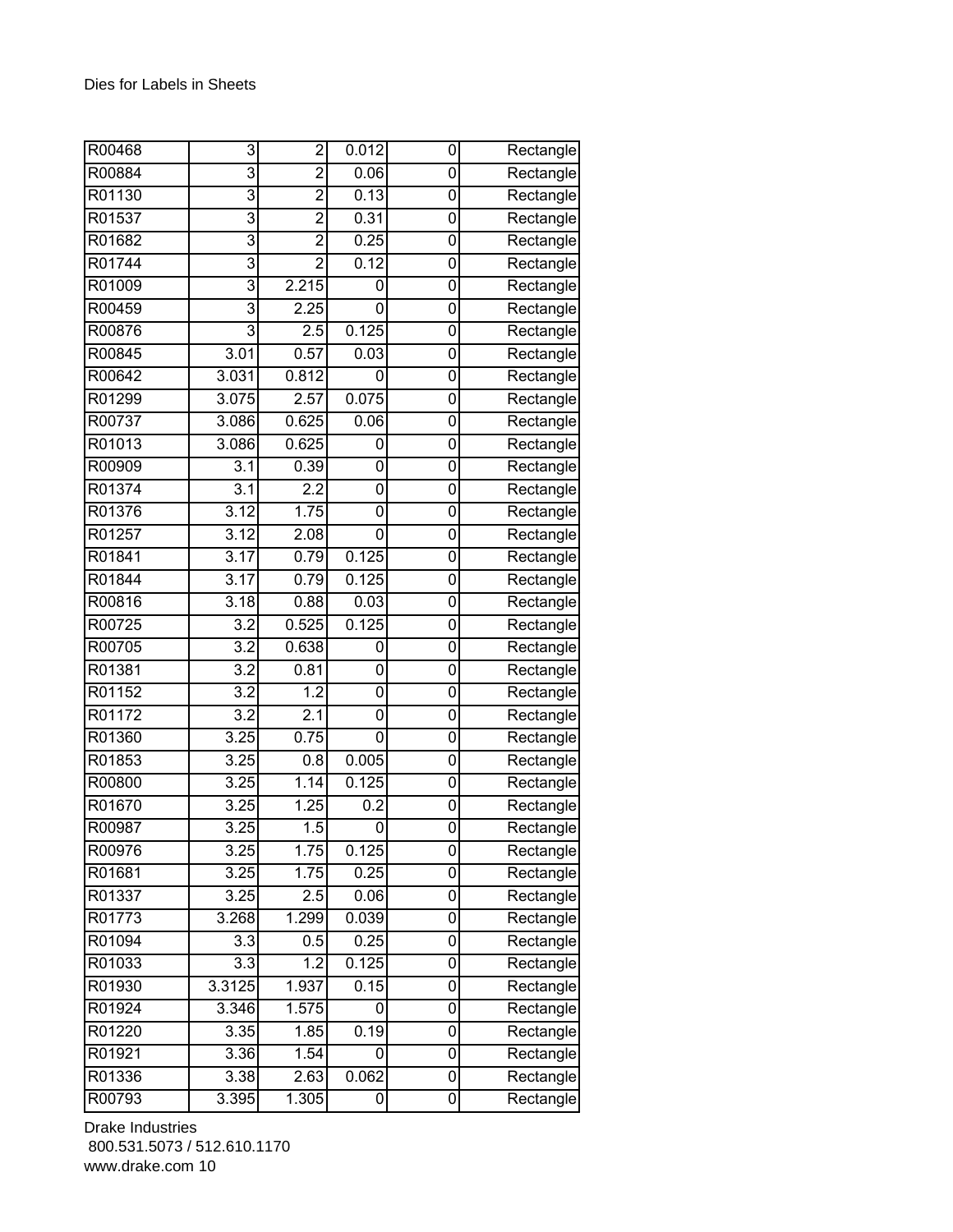| R01396 | 3.4               | 2.3              | 0.12  | 0           | Rectangle                        |
|--------|-------------------|------------------|-------|-------------|----------------------------------|
| R00722 | 3.42              | 0.43             | 0.09  | 0           | Rectangle                        |
| R01515 | 3.45              | 2.25             | 0.13  | 0           | Rectangle                        |
| R01467 | 3.48              | 0.98             | 0     | 0           | Rectangle                        |
| R00808 | 3.49              | 0.48             | 0.02  | 0           | Rectangle                        |
| R01056 | 3.492             | 0.48             | 0.02  | 0           | Rectangle                        |
| R00765 | 3.5               | 0.45             | 0.016 | 0           | Rectangle                        |
| R00998 | 3.5               | 0.562            | 0.032 | 0           | Rectangle                        |
| R01058 | $\overline{3.5}$  | 0.625            | 0.062 | 0           | Rectangle                        |
| R01099 | 3.5               | 1                | 0.09  | 0           | Rectangle                        |
| R01290 | $\overline{3.5}$  | 1                | 0.125 | 0           | Rectangle                        |
| R01619 | $\overline{3.5}$  | 1                | 0     | 0           | Rectangle                        |
| R01502 | 3.5               | 1.437            | 0.25  | 0           | Rectangle                        |
| R00944 | 3.5               | $\overline{1.5}$ | 0.125 | $\mathbf 0$ | Rectangle                        |
| R00707 | 3.5               | 1.75             | 0.125 | 0           | Rectangle                        |
| R00721 | 3.5               | $\overline{2}$   | 0.25  | 0           | Rectangle                        |
| R02049 | 3.5               | $\overline{2}$   | 0     | 0           | Rectangle                        |
| R00802 | $\overline{3.5}$  | 2.5              | 0     | 0           | Rectangle                        |
| R01201 | $\overline{3.5}$  | $\overline{2.5}$ | 0.125 | 0           | Rectangle                        |
| R00602 | 3.504             | 0.502            | 0     | 0           | Rectangle                        |
| R01211 | 3.524             | 2.343            | 0     | 0           | Rectangle                        |
| R00692 | 3.525             | 2.025            | 0.125 | 0           | Rectangle                        |
| R00680 | 3.6               | 1.35             | 0     | 0           | Rectangle                        |
| R02051 | 3.625             | 1.25             | 0.2   | 0           | Rectangle                        |
| R01605 | 3.639             | 0.89             | 0     | 0           | Rectangle                        |
| R00993 | 3.65              | 0.65             | 0.032 | 0           | Rectangle                        |
| R00850 | 3.67              | $\overline{2}$   | 0     | 0           | $\overline{\mathsf{R}}$ ectangle |
| R01074 | 3.72              | 0.65             | 0     | 0           | Rectangle                        |
| R01359 | 3.75              | 0.75             | 0     | 0           | Rectangle                        |
| R01105 | $\overline{3.75}$ | 1                | 0.062 | 0           | Rectangle                        |
| R00966 | 3.75              | $\overline{1.2}$ | 0     | 0           | Rectangle                        |
| R01435 | 3.75              | 1.38             | 0.09  | 0           | Rectangle                        |
| R01703 | 3.75              | 1.38             | 0.09  | 0           | Rectangle                        |
| R01976 | 3.75              | 1.5              | 0     | 0           | Rectangle                        |
| R01992 | 3.75              | 2.625            | 0     | 0           | Rectangle                        |
| R01285 | 3.75              | 3                | 0     | 0           | Rectangle                        |
| R01134 | 3.76              | 1.32             | 0.02  | 0           | Rectangle                        |
| R01488 | 3.8               | 0.94             | 0.06  | $\mathbf 0$ | Rectangle                        |
| R01300 | 3.8               | 0.95             | 0     | 0           | Rectangle                        |
| R01121 | 3.85              | 0.87             | 0.11  | 0           | Rectangle                        |
| R00974 | 3.85              | 0.875            | 0.11  | 0           | Rectangle                        |
| R01995 | 3.9               | 1.8              | 0.42  | 0           | Rectangle                        |
| R01490 | 3.92              | 1.5              | 0.62  | 0           | Rectangle                        |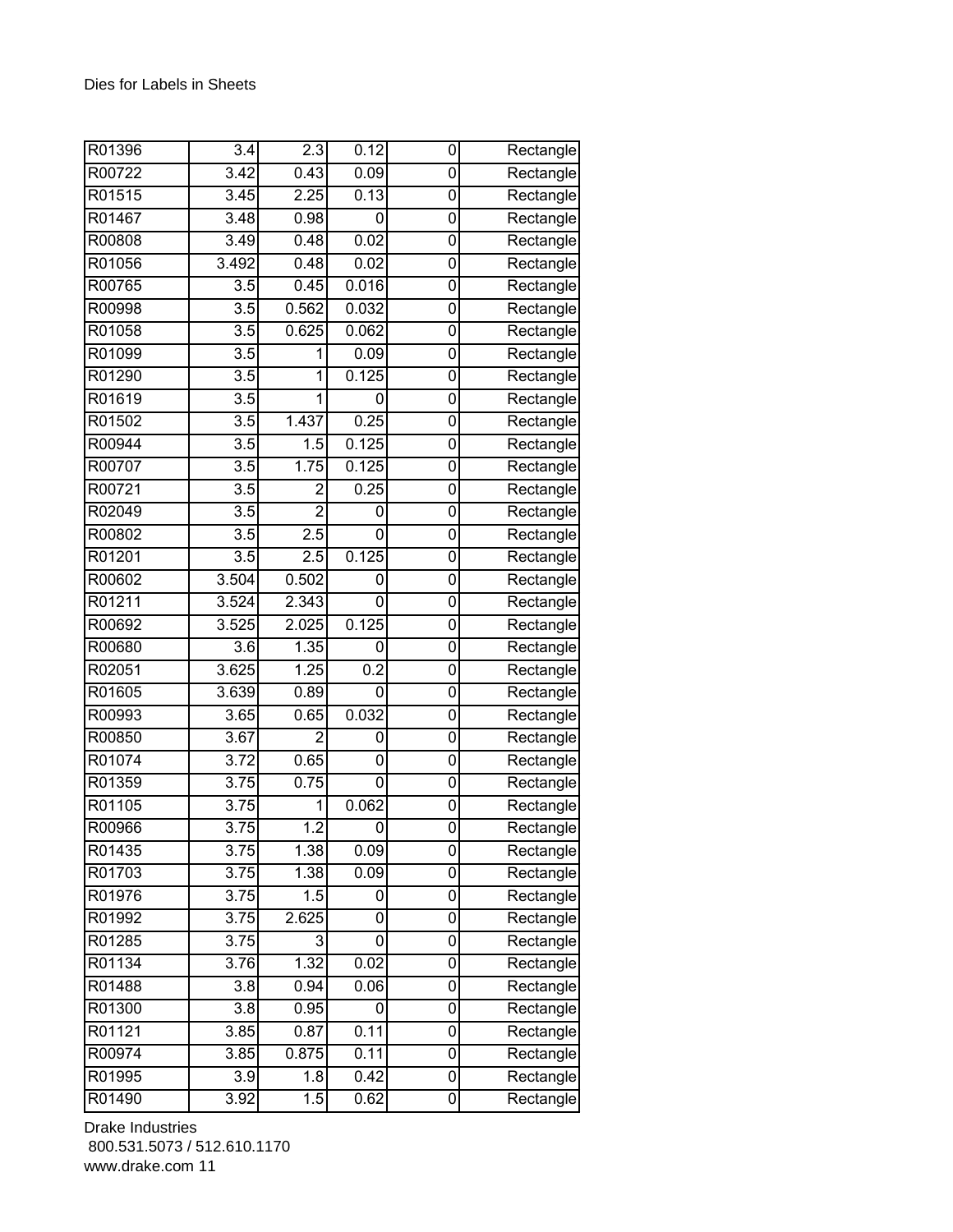| R01063 | 3.92  | 2.075            | 0     | 0           | Rectangle |
|--------|-------|------------------|-------|-------------|-----------|
| R01967 | 3.937 | 1.575            | 0     | 0           | Rectangle |
| R00444 | 3.937 | 2.953            | 0     | 0           | Rectangle |
| R01548 | 4     | $\overline{0.3}$ | 0     | 0           | Rectangle |
| R01555 | 4     | 0.3              | 0     | 0           | Rectangle |
| R01177 | 4     | 0.54             | 0.04  | 0           | Rectangle |
| R00644 | 4     | 0.75             | 0     | 0           | Rectangle |
| R01111 | 4     | 1                | 0.312 | 0           | Rectangle |
| R01343 | 4     | 1                | 0.032 | 0           | Rectangle |
| R02027 | 4     | 1                | 0.06  | 0           | Rectangle |
| R01011 | 4     | 1.5              | 0     | 0           | Rectangle |
| R01218 | 4     | 1.75             | 0     | 0           | Rectangle |
| R00861 | 4     | $\overline{2}$   | 0.125 | 0           | Rectangle |
| R01039 | 4     | $\overline{2}$   | 0     | 0           | Rectangle |
| R01115 | 4     | $\overline{2}$   | 0.125 | 0           | Rectangle |
| R01322 | 4     | 2.13             | 0.125 | 0           | Rectangle |
| R00433 | 4     | 2.25             | 0     | 0           | Rectangle |
| R00900 | 4     | 2.5              | 0.125 | 0           | Rectangle |
| R01710 | 4     | 2.6              | 0     | 0           | Rectangle |
| R00665 | 4     | 3                | 0.094 | 0           | Rectangle |
| R01454 | 4     | $\overline{3}$   | 0.125 | $\mathbf 0$ | Rectangle |
| R02019 | 4     | 4                | 0.25  | 0           | Rectangle |
| R01380 | 4.075 | 1.875            | 0.062 | 0           | Rectangle |
| R01915 | 4.085 | 2.97             | 0.125 | 0           | Rectangle |
| R00716 | 4.094 | 0.551            | 0     | 0           | Rectangle |
| R01244 | 4.11  | 2.26             | 0.06  | 0           | Rectangle |
| R01005 | 4.125 | 0.938            | 0.09  | 0           | Rectangle |
| R02037 | 4.125 | 2.438            | 0     | 0           | Rectangle |
| R01318 | 4.13  | 3                | 0.13  | 0           | Rectangle |
| R01194 | 4.173 | 0.768            | 0     | 0           | Rectangle |
| R00655 | 4.19  | 1.44             | 0.125 | 0           | Rectangle |
| R01316 | 4.19  | $\overline{3.5}$ | 0.13  | 0           | Rectangle |
| R02020 | 4.22  | $\overline{2.5}$ | 0     | 0           | Rectangle |
| R01335 | 4.25  | 1                | 0     | 0           | Rectangle |
| R01560 | 4.25  | 1.25             | 0     | 0           | Rectangle |
| R01422 | 4.25  | 2.5              | 0     | 0           | Rectangle |
| R00893 | 4.25  | 3.5              | 0     | 0           | Rectangle |
| R01270 | 4.25  | 3.5              | 0.125 | 0           | Rectangle |
| R01836 | 4.26  | 1.53             | 0.16  | 0           | Rectangle |
| R01226 | 4.3   | 0.48             | 0.06  | $\mathbf 0$ | Rectangle |
| R01896 | 4.3   | 2.625            | 0     | 0           | Rectangle |
| R00970 | 4.328 | 0.8              | 0.032 | 0           | Rectangle |
| R00659 | 4.34  | 0.705            | 0     | 0           | Rectangle |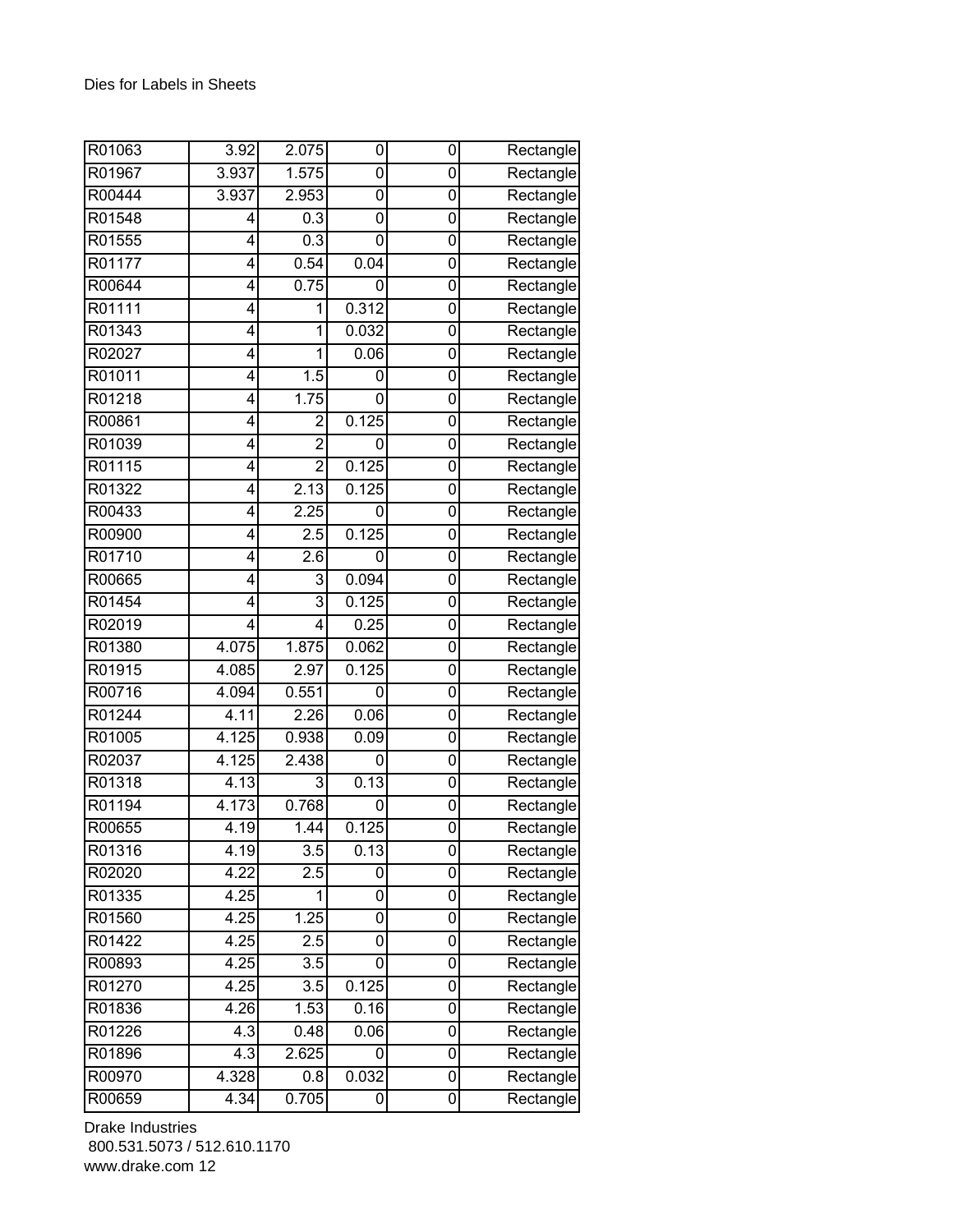| R01424 | 4.34             | 0.745            | 0     | 0           | Rectangle                        |
|--------|------------------|------------------|-------|-------------|----------------------------------|
| R00634 | 4.35             | $\overline{1.4}$ | 0.187 | 0           | Rectangle                        |
| R01598 | 4.452            | 0.89             | 0     | 0           | Rectangle                        |
| R01918 | 4.5              | 0.93             | 0     | 0           | Rectangle                        |
| R01238 | 4.5              | 1.25             | 0     | 0           | Rectangle                        |
| R00782 | $\overline{4.5}$ | $\overline{2}$   | 0     | 0           | Rectangle                        |
| R00911 | $\overline{4.5}$ | 2.25             | 0     | 0           | Rectangle                        |
| R01579 | 4.5              | 2.5              | 0.06  | 0           | Rectangle                        |
| R01038 | 4.5              | 3                | 0     | 0           | Rectangle                        |
| R00817 | 4.5              | $\overline{3.5}$ | 0.187 | 0           | Rectangle                        |
| R01034 | 4.59             | 2.175            | 0.075 | 0           | Rectangle                        |
| R00858 | 4.595            | 0.745            | 0.03  | 0           | Rectangle                        |
| R01371 | 4.64             | 3.74             | 0.062 | 0           | Rectangle                        |
| R00763 | 4.688            | 0.738            | 0     | 0           | Rectangle                        |
| R00761 | 4.7              | 0.7              | 0.016 | 0           | Rectangle                        |
| R00809 | 4.72             | 0.72             | 0.047 | 0           | Rectangle                        |
| R01078 | 4.724            | $\overline{c}$   | 0.125 | 0           | Rectangle                        |
| R01082 | 4.724            | $\overline{2}$   | 0.125 | 0           | Rectangle                        |
| R00683 | 4.724            | 2.244            | 0     | 0           | Rectangle                        |
| R01023 | 4.748            | 1.773            | 0     | 0           | Rectangle                        |
| R01358 | 4.75             | 0.75             | 0     | $\mathbf 0$ | Rectangle                        |
| R01489 | 4.75             | 1.25             | 0.125 | 0           | Rectangle                        |
| R00827 | 4.77             | 0.77             | 0.015 | 0           | Rectangle                        |
| R00896 | 4.77             | 0.77             | 0     | 0           | Rectangle                        |
| R01046 | 4.77             | 0.77             | 0     | 0           | Rectangle                        |
| R00835 | 4.875            | 0.54             | 0.088 | $\mathbf 0$ | Rectangle                        |
| R00897 | 4.875            | 2.675            | 0.25  | $\mathbf 0$ | Rectangle                        |
| R01206 | 4.885            | 0.866            | 0.06  | 0           | $\overline{\mathsf{R}}$ ectangle |
| R01481 | 4.9              | 2                | 0.125 | 0           | Rectangle                        |
| R00811 | 4.918            | 0.547            | 0     | 0           | Rectangle                        |
| R01087 | 4.96             | 0.59             | 0.02  | 0           | $\overline{\mathsf{R}}$ ectangle |
| R01357 | 5                | 0.75             | 0     | 0           | Rectangle                        |
| R01320 | 5                | 1.75             | 0     | 0           | Rectangle                        |
| R01375 | 5                | 1.75             | 0     | 0           | Rectangle                        |
| R01377 | 5                | 1.75             | 0.09  | 0           | Rectangle                        |
| R01086 | 5                | 2                | 0     | 0           | Rectangle                        |
| R01274 | 5                | 2.1              | 0.09  | 0           | Rectangle                        |
| R01314 | 5                | 2.625            | 0.125 | 0           | Rectangle                        |
| R00724 | 5                | 3                | 0     | 0           | Rectangle                        |
| R01437 | 5                | $\overline{3}$   | 0     | 0           | Rectangle                        |
| R01702 | 5                | 3.5              | 0.25  | 0           | Rectangle                        |
| R00831 | 5.025            | $\overline{2}$   | 0     | 0           | Rectangle                        |
| R00812 | 5.069            | 1.097            | 0     | 0           | Rectangle                        |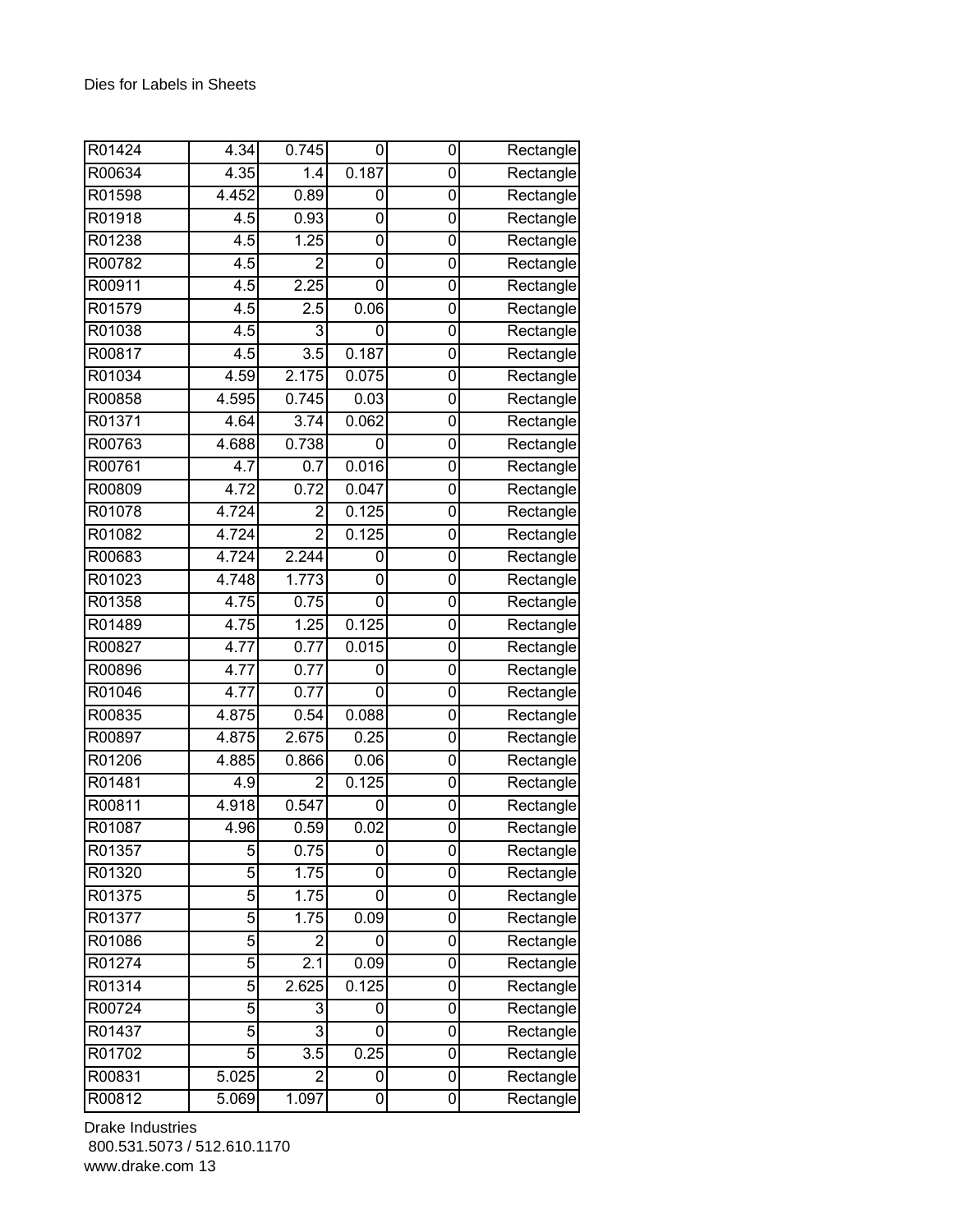| R01449 | 5.13               | 2.88              | 0.06               | 0           | Rectangle                        |
|--------|--------------------|-------------------|--------------------|-------------|----------------------------------|
| R00509 | 5.15               | 0.2               | 0                  | 0           | Rectangle                        |
| R00879 | 5.16               | 0.66              | 0.032              | 0           | Rectangle                        |
| R02045 | 5.2                | 0.62              | 0.06               | 0           | Rectangle                        |
| R01251 | 5.2                | 2.1               | 0.09               | 0           | Rectangle                        |
| R01543 | 5.23               | 3.08              | 0                  | 0           | Rectangle                        |
| R01621 | 5.25               | 1.12              | 0.12               | $\mathbf 0$ | Rectangle                        |
| R01120 | 5.25               | 1.14              | 0.125              | 0           | Rectangle                        |
| R01289 | 5.25               | 2.87              | 0.06               | 0           | $\overline{\mathsf{R}}$ ectangle |
| R00996 | 5.25               | 3.5               | 0                  | 0           | Rectangle                        |
| R00624 | 5.25               | 3.625             | 0                  | 0           | Rectangle                        |
| R01007 | 5.3                | 1.3               | 0                  | 0           | Rectangle                        |
| R01008 | 5.34               | $\overline{1.34}$ | 0                  | 0           | Rectangle                        |
| R00508 | 5.35               | 0.4               | 0                  | 0           | Rectangle                        |
| R00889 | 5.38               | 1.88              | 0.19               | 0           | Rectangle                        |
| R00942 | $\frac{1}{5.38}$   | 2.75              | 0.19               | 0           | Rectangle                        |
| R01108 | 5.385              | 2.335             | 0.062              | 0           | Rectangle                        |
| R00517 | 5.39               | 0.2               | 0                  | $\mathbf 0$ | Rectangle                        |
| R01596 | $\frac{1}{5.409}$  | 0.89              | 0                  | 0           | Rectangle                        |
| R02069 | 5.436              | 0.2362            | 0                  | 0           | Rectangle                        |
| R02070 | 5.436              | 0.2362            | 0                  | $\mathbf 0$ | Rectangle                        |
| R00663 | 5.5                | 0.8               | 0                  | 0           | Rectangle                        |
| R01603 | $\overline{5.5}$   | 1.5               | 0.062              | 0           | Rectangle                        |
| R01890 | 5.5                | 1.75              | 0.375              | 0           | Rectangle                        |
| R00917 | $\overline{5.5}$   | $\overline{2}$    | 0                  | 0           | Rectangle                        |
| R01448 | $\overline{5.5}$   | $\overline{2}$    | 0.06               | $\mathbf 0$ | Rectangle                        |
| R00934 | 5.5                | 4.56              | 0.19               | $\mathbf 0$ | Rectangle                        |
| R00539 | 5.64               | 2.45              | 0.074              | 0           | $\overline{\mathsf{R}}$ ectangle |
| R00688 | 5.75               | 0.88              | 0                  | 0           | Rectangle                        |
| R01594 | 5.75               | 0.89              | 0                  | 0           | Rectangle                        |
| R01271 | 5.75               | 1.615             | 0                  | 0           | Rectangle                        |
| R00874 | 5.75               | 1.62              | 0                  | 0           | Rectangle                        |
| R00837 | 5.75               | 4                 | 0                  | 0           | Rectangle                        |
| R02052 | 5.82               | $\overline{c}$    | 0.12               | 0           | Rectangle                        |
| R01387 | 5.85               | 3.17              | 0                  | 0           | Rectangle                        |
| R00735 | 5.85               | 3.73              | 0                  | 0           | Rectangle                        |
| R01259 | 5.875              | 3.375             | 0                  | 0           | Rectangle                        |
| R00933 | 5.88               | 4.62              | 0.19               | 0           | Rectangle                        |
| R01354 | 5.889              | 3.389             | 0                  | 0           | Rectangle                        |
| R02080 | 5.9                | $\overline{2}$    | 0                  | 0           | Rectangle                        |
| R01503 | $\overline{5.906}$ | 0.984             | 0.125              | 0           | Rectangle                        |
| R01109 | 6                  | 0.22              | 0                  | 0           | Rectangle                        |
| R00951 | 6                  | 0.3               | $0.\overline{032}$ | 0           | Rectangle                        |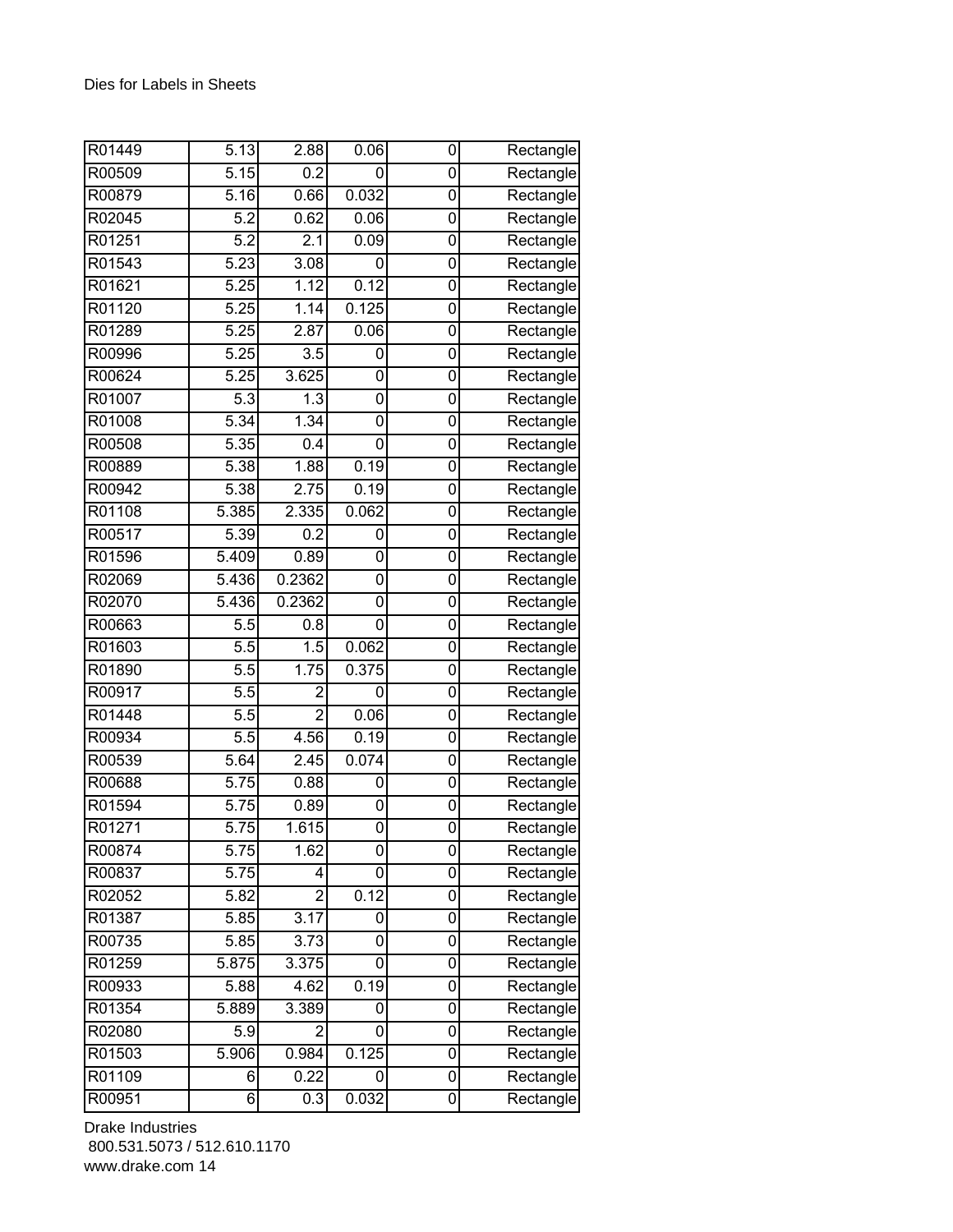| R01114 | 6              | 1                 | 0.312  | 0 | Rectangle |
|--------|----------------|-------------------|--------|---|-----------|
| R01203 | 6              | 1.12              | 0.125  | 0 | Rectangle |
| R01769 | 6              | 1.25              | 0      | 0 | Rectangle |
| R01892 | $\overline{6}$ | 1.5               | 0.031  | 0 | Rectangle |
| R01113 | 6              | $\overline{2}$    | 0.312  | 0 | Rectangle |
| R01116 | 6              | $\overline{2}$    | 0.156  | 0 | Rectangle |
| R01881 | 6              | 2.5               | 0.2    | 0 | Rectangle |
| R01864 | 6              | $\overline{3.75}$ | 0.187  | 0 | Rectangle |
| R00950 | 6              | 4                 | 0.093  | 0 | Rectangle |
| R01030 | 6              | 4                 | 0      | 0 | Rectangle |
| R01957 | 6              | 4                 | 0      | 0 | Rectangle |
| R01010 | 6              | 4.219             | 0      | 0 | Rectangle |
| R01709 | 6              | 4.25              | 0      | 0 | Rectangle |
| R01413 | 6.05           | 2.65              | 0.125  | 0 | Rectangle |
| R01350 | 6.062          | 1.74              | 0      | 0 | Rectangle |
| R01310 | 6.062          | 2.74              | 0      | 0 | Rectangle |
| R00807 | 6.17           | 0.24              | 0.093  | 0 | Rectangle |
| R00857 | 6.22           | 2.48              | 0.032  | 0 | Rectangle |
| R01781 | 6.299          | 2.283             | 0.039  | 0 | Rectangle |
| R01776 | 6.299          | 2.83              | 0.039  | 0 | Rectangle |
| R01852 | 6.32           | 3.94              | 0      | 0 | Rectangle |
| R01346 | 6.45           | 1.45              | 0.04   | 0 | Rectangle |
| R00945 | 6.5            | 1                 | 0.218  | 0 | Rectangle |
| R01804 | 6.5            | 1.375             | 0.125  | 0 | Rectangle |
| R01219 | 6.5            | 1.5               | 0      | 0 | Rectangle |
| R01379 | 6.5            | 1.75              | 0      | 0 | Rectangle |
| R01182 | 6.5            | 2.937             | 0.125  | 0 | Rectangle |
| R01319 | 6.5            | 5.25              | 0      | 0 | Rectangle |
| R01968 | 6.684          | 0.75              | 0.04   | 0 | Rectangle |
| R01006 | 6.8            | 2.2               | 0      | 0 | Rectangle |
| R00995 | 6.875          | 6.25              | 0      | 0 | Rectangle |
| R00787 | 7              | 0.5               | 0      | 0 | Rectangle |
| R01230 | 7              | 0.5               | 0.125  | 0 | Rectangle |
| R01809 | 7              | 1.375             | 0      | 0 | Rectangle |
| R01399 | 7              | $\overline{c}$    | 0.125  | 0 | Rectangle |
| R02033 | 7              | $\overline{2}$    | 0      | 0 | Rectangle |
| R00892 | 7              | $\overline{3.5}$  | 0      | 0 | Rectangle |
| R01266 | 7              | 3.5               | 0.25   | 0 | Rectangle |
| R01813 | 7              | 4                 | 0.13   | 0 | Rectangle |
| R01960 | 7              | 5                 | 0      | 0 | Rectangle |
| R02013 | 7              | 5.25              | 0.1875 | 0 | Rectangle |
| R00872 | 7              | 5.88              | 0.25   | 0 | Rectangle |
| R00747 | 7.21           | 0.99              | 0      | 0 | Rectangle |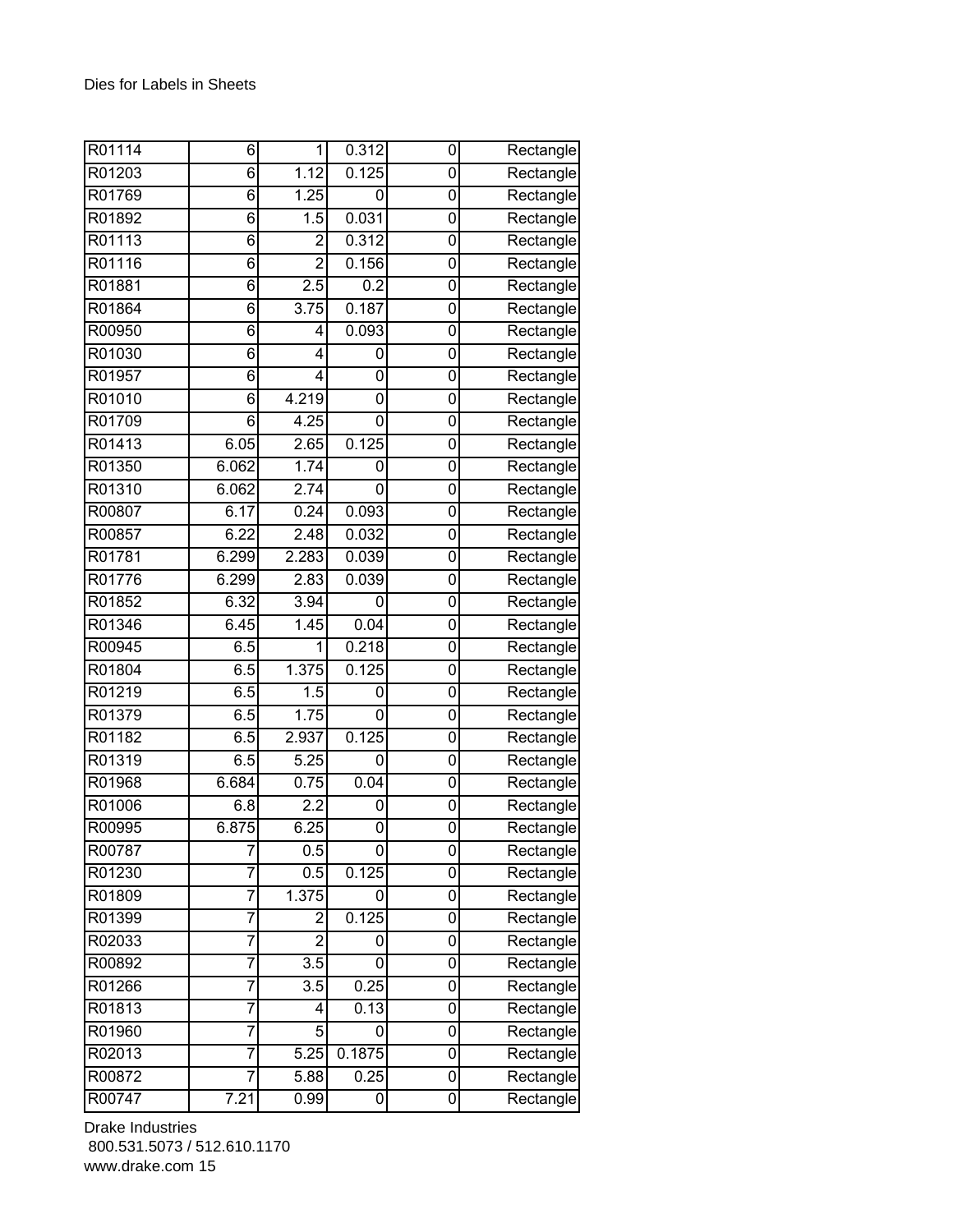| R01421 | 7.25             | $\overline{3.5}$ | 0.062 | 0           | Rectangle                        |
|--------|------------------|------------------|-------|-------------|----------------------------------|
| R01344 | 7.25             | 4.07             | 0.125 | 0           | Rectangle                        |
| R01092 | 7.25             | 4.5              | 0.125 | 0           | Rectangle                        |
| R00927 | 7.25             | 7.05             | 0     | 0           | Rectangle                        |
| R01407 | 7.3              | 1.25             | 0.125 | 0           | Rectangle                        |
| R00925 | 7.302            | 0.3              | 0     | 0           | Rectangle                        |
| R01118 | 7.312            | 0.75             | 0     | 0           | Rectangle                        |
| R00770 | 7.5              | 2.5              | 0.5   | 0           | Rectangle                        |
| R00883 | 7.5              | 2.875            | 0     | 0           | Rectangle                        |
| R00814 | 7.5              | 3.875            | 0     | 0           | Rectangle                        |
| R01157 | 7.5              | 4.5              | 0.312 | 0           | Rectangle                        |
| R01158 | $\overline{7.5}$ | 4.5              | 0.312 | 0           | Rectangle                        |
| R01179 | 7.5              | 7                | 0.25  | 0           | Rectangle                        |
| R00759 | 7.56             | 0.787            | 0.06  | $\mathbf 0$ | Rectangle                        |
| R00891 | 7.6              | 5.1              | 0     | 0           | Rectangle                        |
| R00965 | 7.6              | 5.75             | 0     | 0           | Rectangle                        |
| R00955 | 7.625            | 0.25             | 0.06  | 0           | Rectangle                        |
| R01076 | 7.625            | 0.25             | 0.06  | 0           | Rectangle                        |
| R01232 | 7.63             | 5.43             | 0     | 0           | Rectangle                        |
| R01085 | 7.75             | 2                | 0     | 0           | Rectangle                        |
| R01910 | 7.85             | 2.7              | 0     | 0           | Rectangle                        |
| R00619 | 7.86             | 0.5              | 0     | 0           | Rectangle                        |
| R00621 | 7.86             | 0.78             | 0     | 0           | Rectangle                        |
| R00620 | 7.86             | 1.65             | 0     | 0           | Rectangle                        |
| R01411 | 7.89             | $\overline{5.5}$ | 0.12  | 0           | Rectangle                        |
| R01107 | 8                | 3.75             | 0     | 0           | Rectangle                        |
| R01345 | 8                | 4                | 0     | 0           | $\overline{\mathsf{R}}$ ectangle |
| R00946 | 8                | 5.4              | 0     | 0           | Rectangle                        |
| R01842 | 8                | 6                | 0     | 0           | Rectangle                        |
| R00611 | 8                | 6.125            | 0     | 0           | Rectangle                        |
| R01390 | 8.1              | $\overline{2}$   | 0     | 0           | Rectangle                        |
| R01067 | 8.19             | 6.21             | 0.062 | 0           | Rectangle                        |
| R00994 | 8.25             | 6.25             | 0     | 0           | Rectangle                        |
| R00689 | 8.44             | 4.62             | 0     | 0           | Rectangle                        |
| R01927 | 8.5              | 1.465            | 0     | 0           | Rectangle                        |
| R01334 | $\overline{8.5}$ | 1.5              | 0.12  | 0           | Rectangle                        |
| R01715 | 8.5              | 4.27             | 0.19  | 0           | Rectangle                        |
| R01932 | 8.5              | 4.4              | 0     | $\mathbf 0$ | Rectangle                        |
| R01991 | 8.6              | 4                | 0.92  | 0           | Rectangle                        |
| R00984 | 8.68             | 0.54             | 0.032 | 0           | Rectangle                        |
| R00768 | 8.72             | 0.72             | 0     | 0           | Rectangle                        |
| R01242 | 8.75             | 2.312            | 0.158 | 0           | Rectangle                        |
| R01233 | 8.95             | 0.542            | 0.04  | 0           | Rectangle                        |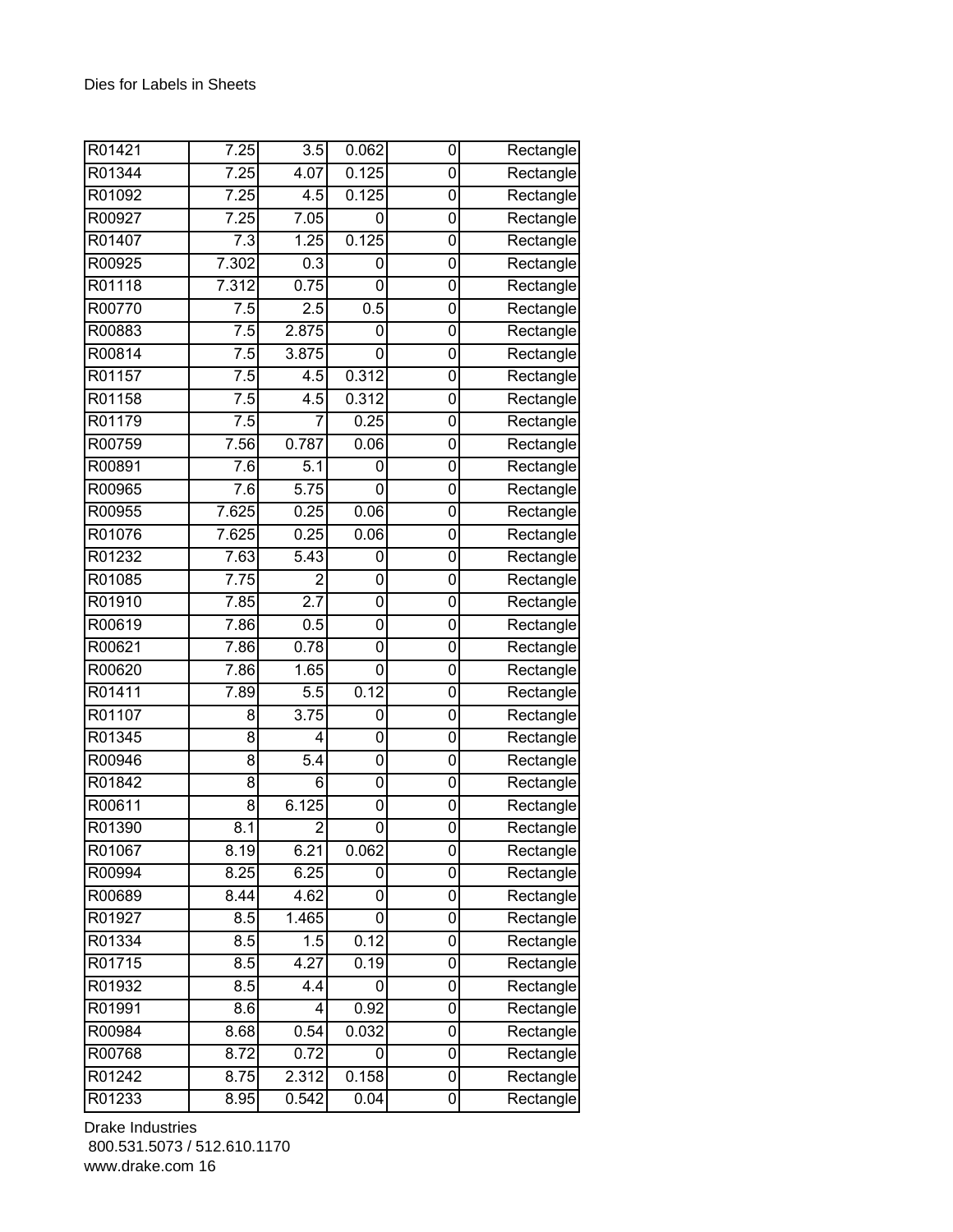| R01234 | 8.95           | 0.542            | 0     | 0              | Rectangle                        |
|--------|----------------|------------------|-------|----------------|----------------------------------|
| R00660 | 8.95           | 1.47             | 0.18  | 0              | Rectangle                        |
| R01020 | 9              | 1                | 0.125 | 0              | Rectangle                        |
| R01964 | $\overline{9}$ | 1                | 0     | 0              | Rectangle                        |
| R00791 | 9              | 1.85             | 0     | 0              | Rectangle                        |
| R00695 | 9              | 2.75             | 0     | 0              | Rectangle                        |
| R01837 | 9              | 3                | 0     | 0              | Rectangle                        |
| R01504 | 9              | 4                | 0.187 | 0              | Rectangle                        |
| R01180 | $\overline{9}$ | $\overline{7}$   | 0.25  | 0              | Rectangle                        |
| R01468 | 9              | 7                | 0.35  | 0              | Rectangle                        |
| R01221 | 9.02           | 0.542            | 0.04  | 0              | Rectangle                        |
| R01222 | 9.02           | 0.542            | 0     | 0              | Rectangle                        |
| R00859 | 9.05           | 1.85             | 0     | 0              | Rectangle                        |
| R01513 | 9.1            | 7                | 0     | 0              | Rectangle                        |
| R00843 | 9.2            | 1                | 0.125 | 0              | Rectangle                        |
| R01339 | 9.25           | 3                | 0.25  | 0              | Rectangle                        |
| R01469 | 9.25           | 3                | 0.35  | 0              | Rectangle                        |
| R00767 | 9.33           | 2.48             | 0.032 | 0              | Rectangle                        |
| R01722 | 9.5            | 1.75             | 0     | 0              | Rectangle                        |
| R01600 | 9.5            | 5.1              | 0.1   | 0              | Rectangle                        |
| R01137 | 9.5            | 7.25             | 0     | $\mathbf 0$    | Rectangle                        |
| R00694 | 9.8            | 0.65             | 0.06  | 0              | Rectangle                        |
| R00801 | 9.85           | 0.6              | 0     | 0              | Rectangle                        |
| R01128 | 10             | 0.5              | 0     | 0              | Rectangle                        |
| R00713 | 10             | 3                | 0.25  | 0              | Rectangle                        |
| R01097 | 10             | 3                | 0.125 | 0              | Rectangle                        |
| R00972 | 10             | 5                | 0     | 0              | Rectangle                        |
| R01983 | 10             | $\overline{5.5}$ | 0     | 0              | $\overline{\mathsf{R}}$ ectangle |
| R00873 | 10.25          | 5                | 0     | 0              | Rectangle                        |
| R01149 | 10.45          | 5.875            | 0.125 | 0              | Rectangle                        |
| R00824 | 10.5           | 0.75             | 0     | 0              | Rectangle                        |
| R01887 | 10.742         | 0.55             | 0.05  | 0              | Rectangle                        |
| R00947 | 10.78          | 0.875            | 0     | 0              | Rectangle                        |
| R01423 | 10.85          | 3.86             | 0.062 | 0              | Rectangle                        |
| R01645 | 10.85          | 7.85             | 0     | 0              | Rectangle                        |
| R01811 | 11             | 0.17             | 0     | 0              | Rectangle                        |
| R00832 | 11             | 1                | 0.125 | 0              | Rectangle                        |
| R01613 | 11             | 5                | 0.13  | 0              | Rectangle                        |
| R01171 | 11             | 8.5              | 0.75  | 0              | Rectangle                        |
| R01810 | 11             | 8.5              | 0     | $\overline{0}$ | Rectangle                        |
| R01641 | 11             | 9                | 0.032 | 0              | Rectangle                        |
| R01347 | 11.28          | $\overline{1.2}$ | 0.062 | 0              | Rectangle                        |
| R00813 | 11.361         | 0.5              | 0     | 0              | Rectangle                        |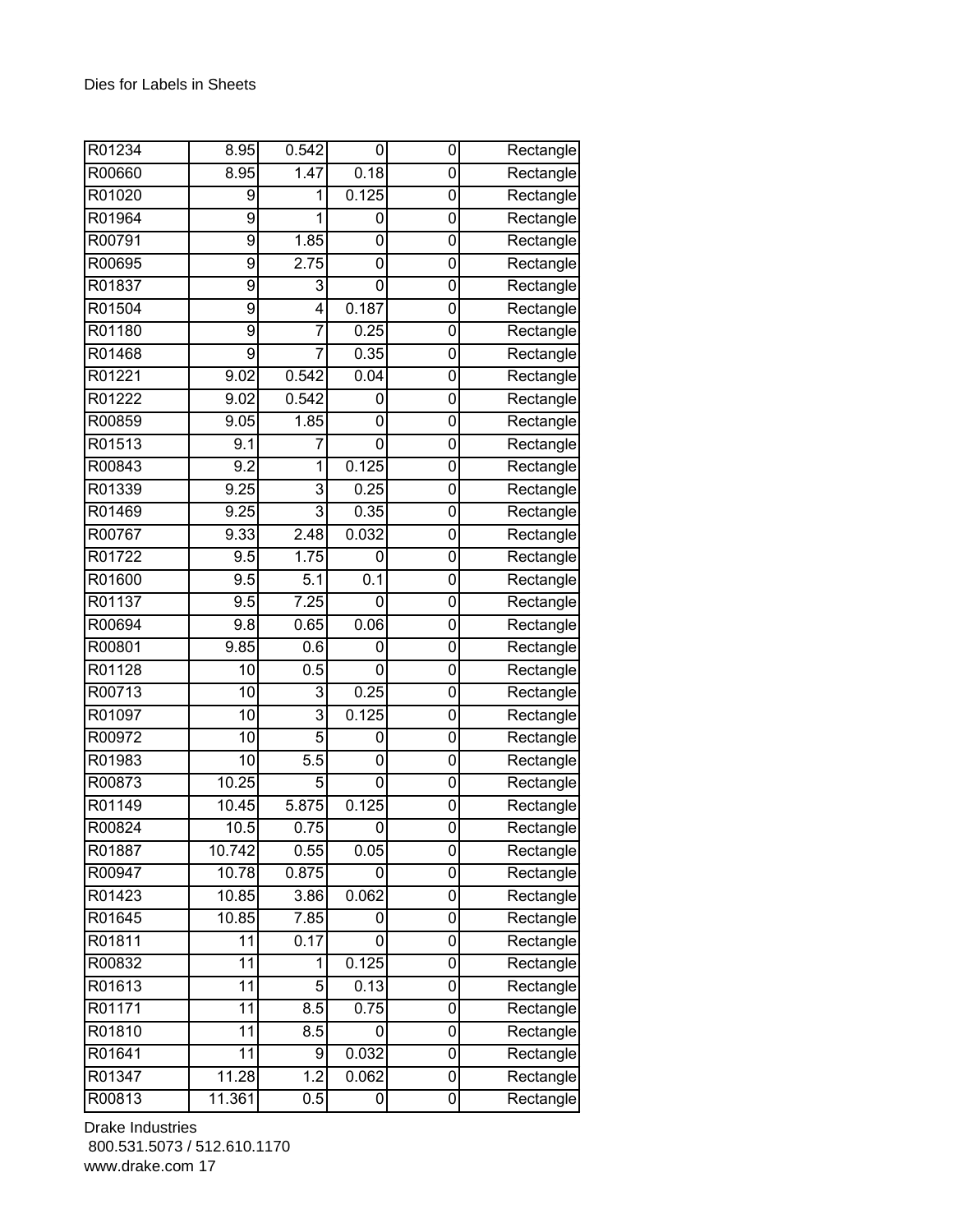| R01148 | 11.5            | 4.41           | 0.16  | 0           | Rectangle                        |
|--------|-----------------|----------------|-------|-------------|----------------------------------|
| R00451 | 11.6            | 0.56           | 0     | 0           | Rectangle                        |
| R01015 | 11.75           | 1.75           | 0.062 | 0           | Rectangle                        |
| R01602 | 11.98           | 1.49           | 0.745 | 0           | Rectangle                        |
| R01405 | 12              | 1.325          | 0.02  | 0           | Rectangle                        |
| R01981 | 12              | 3              | 0.06  | 0           | Rectangle                        |
| R01959 | 12              | 4              | 0     | 0           | Rectangle                        |
| R01775 | 12              | 10             | 0.039 | 0           | Rectangle                        |
| R00462 | 12.419          | 0.542          | 0     | 0           | Rectangle                        |
| R01164 | 12.5            | 2.5            | 0     | 0           | Rectangle                        |
| R01394 | 12.5            | 5.25           | 0.125 | 0           | Rectangle                        |
| R01095 | 12.625          | 5              | 0.125 | 0           | Rectangle                        |
| R00681 | 13.17           | 0.6            | 0     | 0           | Rectangle                        |
| R01794 | 13.244          | 0.375          | 0     | $\mathbf 0$ | Rectangle                        |
| R00745 | 13.25           | 3.5            | 0     | 0           | Rectangle                        |
| R01723 | 13.25           | 6.5            | 0.19  | 0           | Rectangle                        |
| R00890 | 13.29           | 0.27           | 0.06  | 0           | Rectangle                        |
| R01122 | 13.46           | 7.82           | 0.125 | 0           | Rectangle                        |
| R01349 | 13.56           | 7.88           | 0     | 0           | Rectangle                        |
| R00598 | 14              | 0.4            | 0.032 | 0           | Rectangle                        |
| R01317 | $\overline{14}$ | 1.5            | 0.12  | 0           | Rectangle                        |
| R01666 | 14.567          | 1.264          | 0.062 | 0           | Rectangle                        |
| R01953 | 15              | 5              | 0     | 0           | Rectangle                        |
| R00515 | 15.5            | 0.55           | 0.032 | 0           | $\overline{\mathsf{R}}$ ectangle |
| R00597 | 15.7            | 0.5            | 0.06  | 0           | Rectangle                        |
| R02055 | 15.88           | 1.52           | 0.125 | 0           | Rectangle                        |
| R01236 | 16.475          | 0.3            | 0     | 0           | $\overline{\mathsf{R}}$ ectangle |
| R00723 | 16.475          | 0.4            | 0     | 0           | Rectangle                        |
| R01955 | 16.5            | 0.433          | 0     | 0           | Rectangle                        |
| R01956 | 16.5            | 0.68           | 0     | 0           | Rectangle                        |
| R02036 | 16.5            | 4.804          | 0     | 0           | Rectangle                        |
| R02011 | 16.5            | 5.104          | 0     | 0           | Rectangle                        |
| R00605 | 16.97           | 0.25           | 0     | 0           | Rectangle                        |
| R01127 | 16.97           | 0.25           | 0     | 0           | Rectangle                        |
| R00752 | $\overline{17}$ | 0.4            | 0     | 0           | Rectangle                        |
| R00625 | 17              | 0.5            | 0.06  | 0           | Rectangle                        |
| R01462 | 17              | 4              | 0     | 0           | Rectangle                        |
| R01954 | 17.13           | 0.433          | 0     | $\mathbf 0$ | Rectangle                        |
| R01079 | 17.303          | $\overline{2}$ | 0.125 | $\mathbf 0$ | Rectangle                        |
| R00834 | 17.75           | 1.05           | 0.03  | 0           | Rectangle                        |
| R01906 | 17.75           | 1.75           | 0.062 | 0           | Rectangle                        |
| R00775 | 17.85           | 1.05           | 0.016 | 0           | Rectangle                        |
| R01027 | 17.9            | 0.79           | 0.02  | 0           | Rectangle                        |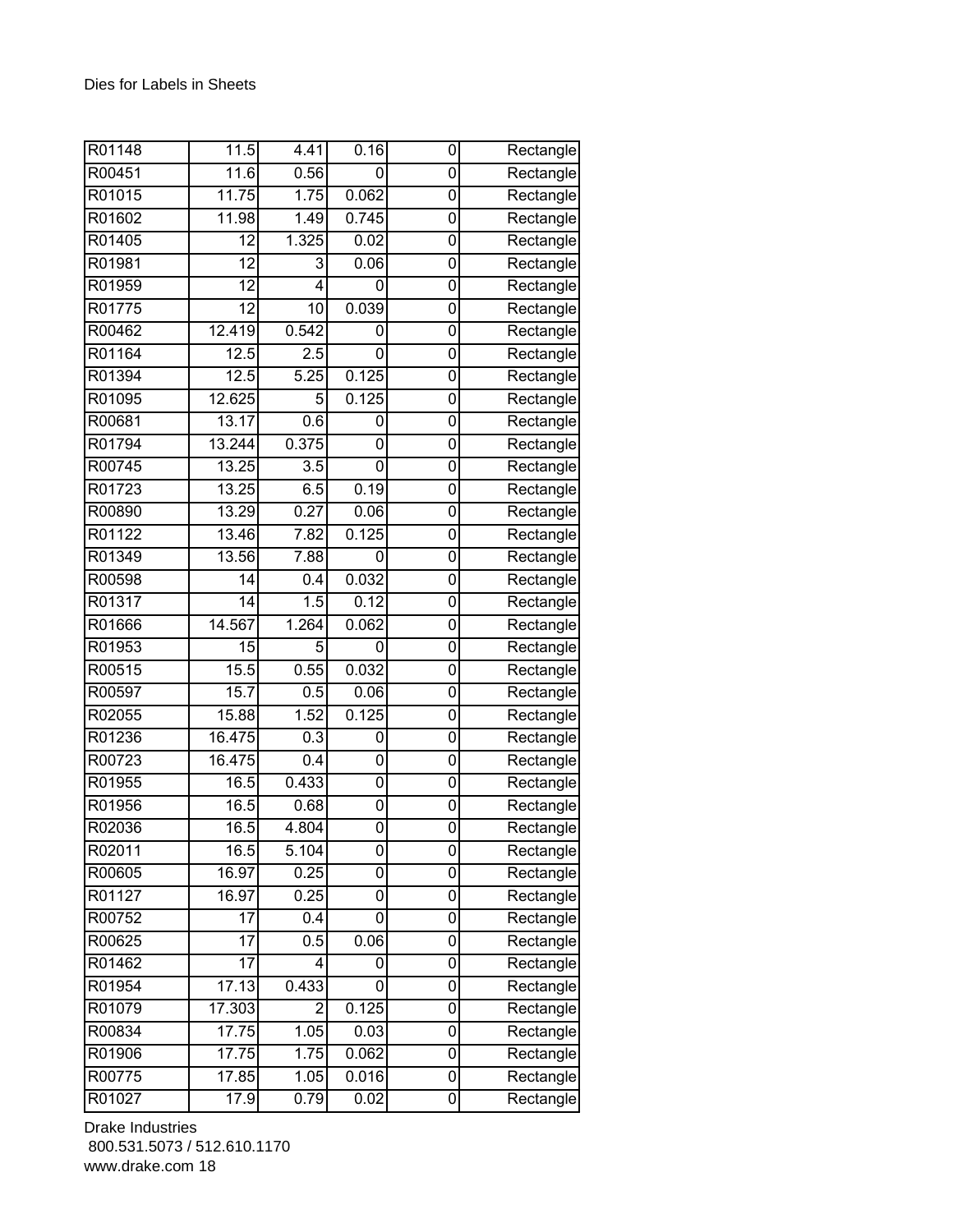| R01276 | 18                | $\overline{2}$     | 0.02  | 0              | Rectangle                        |
|--------|-------------------|--------------------|-------|----------------|----------------------------------|
| R01958 | 18                | 5.75               | 0     | 0              | Rectangle                        |
| R01790 | 18.38             | 12.58              | 0.19  | 0              | Rectangle                        |
| R00878 | 18.7              | 3.307              | 0.118 | 0              | Rectangle                        |
| R01301 | 19.62             | 0.62               | 0.06  | 0              | Rectangle                        |
| R00882 | 20                | 1.181              | 0     | 0              | Rectangle                        |
| R01408 | $\overline{2}0.7$ | 2.5                | 0     | $\mathbf 0$    | Rectangle                        |
| R02074 | 22                | 14                 | 0     | 0              | $\overline{\mathsf{R}}$ ectangle |
| R00991 | 22.562            | 1.55               | 0     | 0              | Rectangle                        |
| R01920 | 25.5              | 2                  | 0     | 0              | Rectangle                        |
| R01526 | 0.5               | 0.5                | 0.03  | 0              | Square                           |
| R01625 | 0.5               | 0.5                | 0.03  | 0              | Square                           |
| R00815 | 0.53              | 0.53               | 0.3   | 0              | Square                           |
| R00848 | 0.53              | 0.53               | 0     | $\overline{0}$ | Square                           |
| R01729 | 0.55              | 0.55               | 0.1   | 0              | Square                           |
| R01307 | 0.625             | 0.625              | 0     | 0              | Square                           |
| R01731 | 0.7               | 0.7                | 0.1   | 0              | Square                           |
| R01077 | 0.75              | 0.75               | 0     | 0              | Square                           |
| R01265 | 0.75              | 0.75               | 0.15  | 0              | Square                           |
| R01104 | 0.795             | 0.795              | 0     | 0              | Square                           |
| R01021 | 0.97              | 0.97               | 0.06  | 0              | Square                           |
| R01173 | 0.98              | 0.98               | 0.015 | 0              | Square                           |
| R01175 | 0.98              | 0.98               | 0.015 | 0              | Square                           |
| R01372 | 0.99              | 0.99               | 0.32  | 0              | Square                           |
| R00649 | 1                 | 1                  | 0.032 | 0              | Square                           |
| R00999 | 1                 | 1                  | 0     | 0              | Square                           |
| R01002 | 1                 | 1                  | 0.187 | 0              | Square                           |
| R01159 | 1                 | 1                  | 0.03  | 0              | Square                           |
| R01568 | 1                 | 1                  | 0     | 0              | Square                           |
| R01663 | 1                 | 1                  | 0.03  | 0              | Square                           |
| R01762 | 1                 | 1                  | 0.032 | 0              | Square                           |
| R01142 | 1.02              | 1.02               | 0.01  | 0              | Square                           |
| R00973 | 1.035             | 1.035              | 0.02  | 0              | Square                           |
| R01573 | 1.1               | 1.1                | 0     | 0              | Square                           |
| R00629 | 1.181             | 1.181              | 0     | 0              | Square                           |
| R01922 | 1.181             | $\overline{1.181}$ | 0     | 0              | Square                           |
| R00684 | 1.24              | 1.24               | 0.32  | 0              | Square                           |
| R01554 | 1.275             | 1.275              | 0     | $\pmb{0}$      | Square                           |
| R00798 | 1.3               | 1.3                | 0.125 | 0              | Square                           |
| R01284 | 1.3               | 1.3                | 0.115 | 0              | Square                           |
| R01391 | 1.3               | 1.3                | 0.125 | 0              | Square                           |
| R01040 | 1.5               | 1.5                | 0.032 | 0              | Square                           |
| R01200 | 1.575             | 1.575              | 0     | 0              | Square                           |